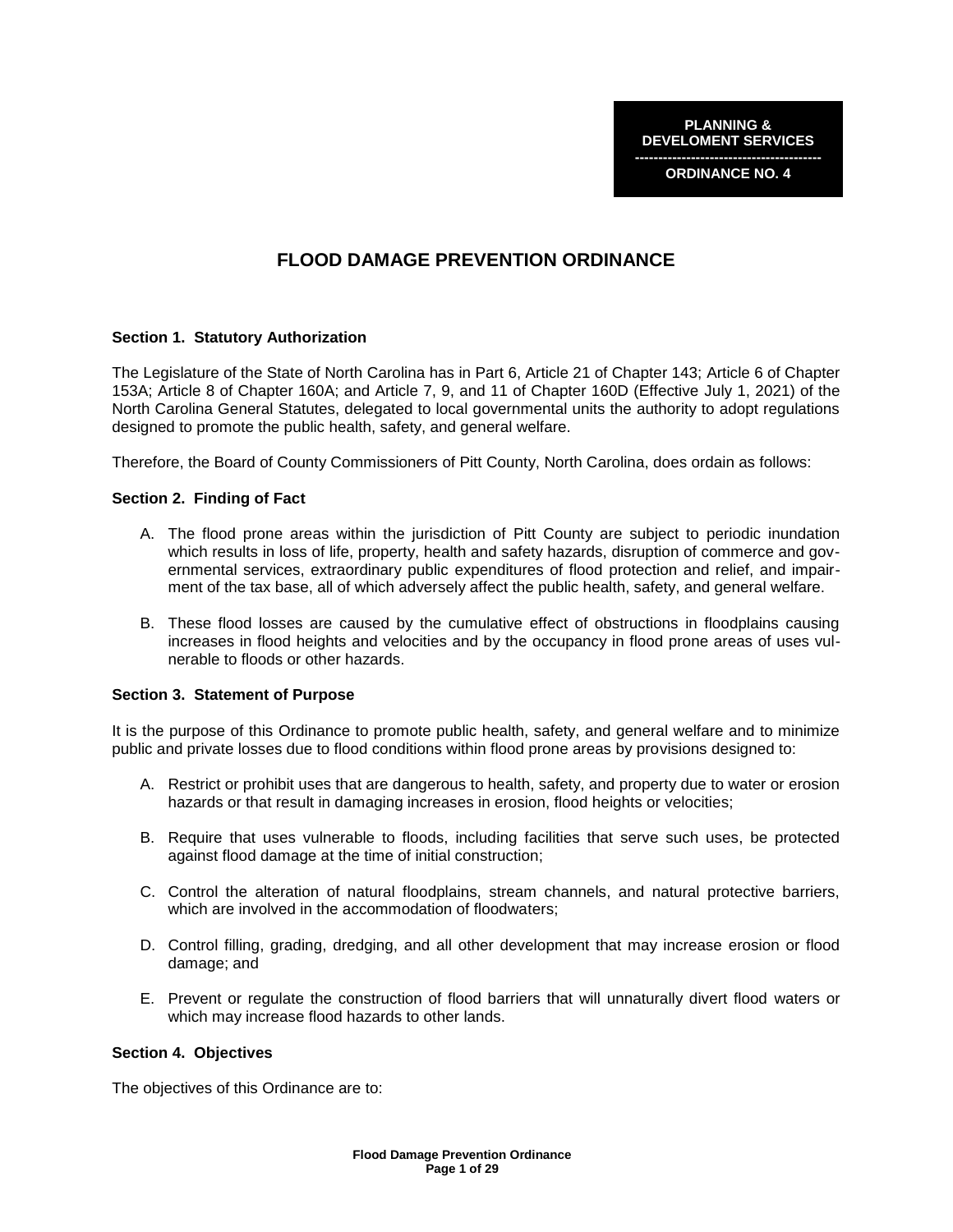- A. Protect human life, safety, and health;
- B. Minimize expenditure of public money for costly flood control projects;
- C. Minimize the need for rescue and relief efforts associated with flooding and generally undertaken at the expense of the general public;
- D. Minimize prolonged business losses and interruptions;
- E. Minimize damage to public facilities and utilities (i.e. water and gas mains, electric, telephone, cable and sewer lines, streets, and bridges) that are located in flood prone areas;
- F. Minimize damage to private and public property due to flooding;
- G. Make flood insurance available to the community through the National Flood Insurance Program;
- H. Maintain the natural and beneficial functions of floodplains;
- I. Help maintain a stable tax base by providing for the sound use and development of flood prone areas; and
- J. Ensure that potential buyers are aware that property is in a Special Flood Hazard Area.

# **Section 5. Definitions**

Unless specifically defined below, words or phrases used in this Ordinance shall be interpreted so as to give them the meaning they have in common usage and to give this ordinance its most reasonable application.

*Accessory Structure (Appurtenant Structure)*: A structure located on the same parcel of property as the principal structure and the use of which is incidental to the use of the principal structure. Garages, carports and storage sheds are common urban accessory structures. Pole barns, hay sheds and the like qualify as accessory structures on farms, and may or may not be located on the same parcel as the farm dwelling or shop building.

*Addition (to an existing building)*: An extension or increase in the floor area or height of a building or structure.

*Alteration of a watercourse***:** A dam, impoundment, channel relocation, change in channel alignment, channelization, or change in cross-sectional area of the channel or the channel capacity, or any other form of modification which may alter, impede, retard or change the direction and/or velocity of the riverine flow of water during conditions of the base flood.

*Appeal*: A request for a review of the Floodplain Administrator's interpretation of any provision of this Ordinance.

*Area of Shallow Flooding*: A designated Zone AO or AH on a community's Flood Insurance Rate Map (FIRM) with base flood depths determined to be from one (1) to three (3) feet. These areas are located where a clearly defined channel does not exist, where the path of flooding is unpredictable and indeterminate, and where velocity flow may be evident.

# *Area of Special Flood Hazard*: see *Special Flood Hazard Area (SFHA)*

*Area of Future-Conditions Flood Hazard:* The land area that would be inundated by the 1-percentannual-chance (100- year) flood based on future-conditions hydrology.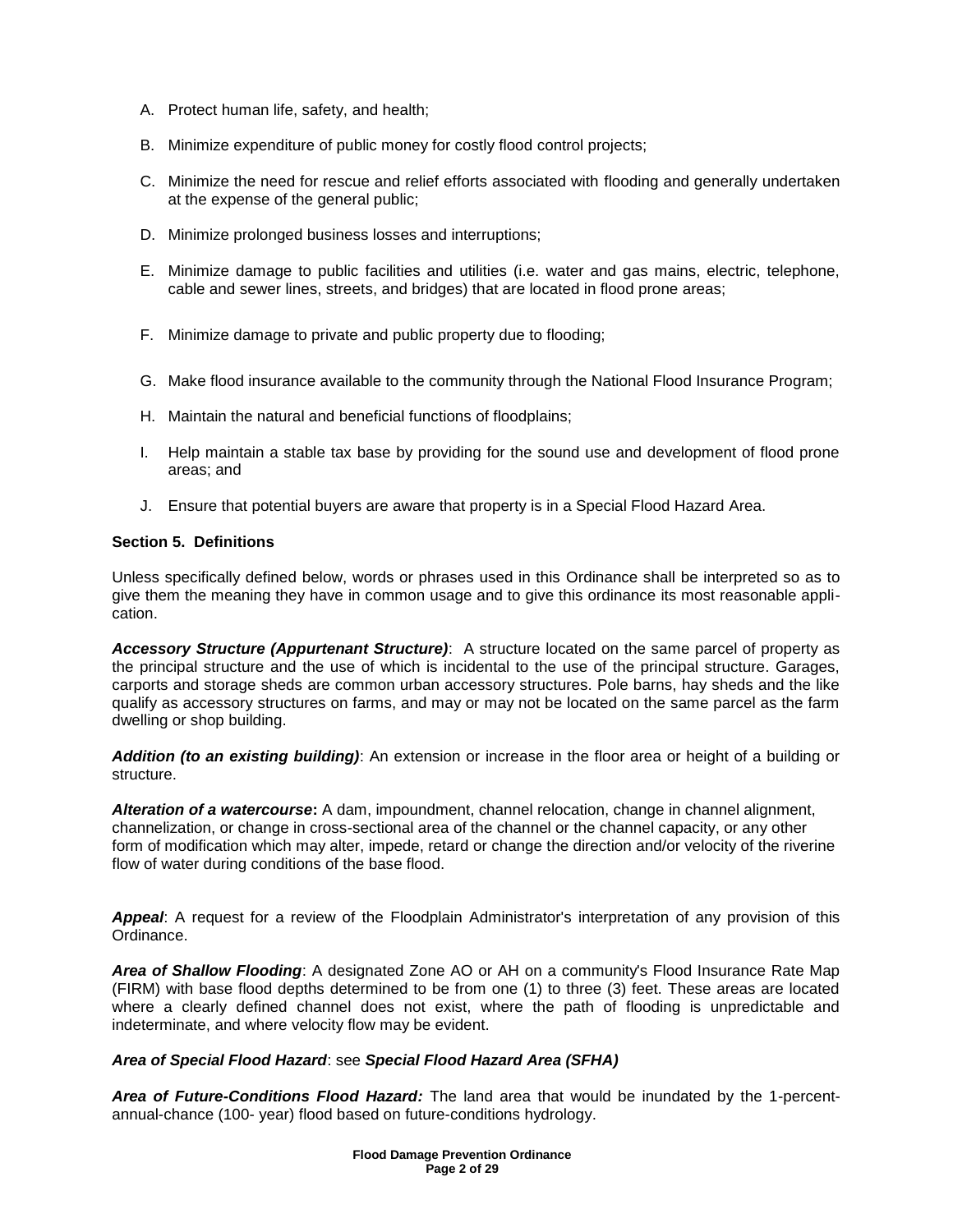**Base Flood:** The flood having a one (1) percent chance of being equaled or exceeded in any given year.

**Base Flood Elevation (BFE):** A determination of the water surface elevations of the base flood as published in the Flood Insurance Study. When the BFE has not been provided in a Special Flood Hazard Area, it may be obtained from engineering studies available from a Federal, State, or other source using FEMA approved engineering methodologies. This elevation, when combined with the Freeboard, establishes the Regulatory Flood Protection Elevation.

**Basement**: Any area of the building having its floor subgrade (below ground level) on all sides.

#### *Building*: see *Structure*

*Chemical Storage Facility*: A building, portion of a building, or exterior area adjacent to a building used for the storage of any chemical or chemically reactive products.

# *Design Flood:* See "**Regulatory Flood Protection Elevation**."

**Development**: Any man-made change to improved or unimproved real estate, including, but not limited to, buildings or other structures, mining, dredging, filling, grading, paving, excavation or drilling operations, or storage of equipment or materials.

**Development Activity:** Any activity defined as Development which will necessitate a Floodplain Development Permit. This includes buildings, structures, and non-structural items, including (but not limited to) fill, bulkheads, piers, pools, docks, landings, ramps, and erosion control/stabilization measures.

*Digital Flood Insurance Rate Map (DFIRM):* The digital official map of a community, issued by the Federal Emergency Management Agency (FEMA), on which both the Special Flood Hazard Areas and the risk premium zones applicable to the community are delineated**.**

*Disposal*: As defined in NCGS 130A-290(a)(6), the discharge, deposit, injection, dumping, spilling, leaking, or placing of any solid waste into or on any land or water so that the solid waste or any constituent part of the solid waste may enter the environment or be emitted into the air or discharged into any waters, including groundwaters.

*Elevated Building*: A non-basement building which has its lowest elevated floor raised above ground level by foundation walls, shear walls, posts, piers, pilings, or columns.

*Encroachment*: The advance or infringement of uses, fill, excavation, buildings, structures or development into a floodplain, which may impede or alter the flow capacity of a floodplain.

*Existing building and existing structure:* Any building and/or structure for which the "start of construction" commenced before 1/6/1983, the effective date of the initial FIRM.

*Existing Manufactured Home Park or Manufactured Home Subdivision***:** A manufactured home park or subdivision for which the construction of facilities for servicing the lots on which the manufactured homes are to be affixed (including, at a minimum, the installation of utilities, the construction of streets, and either final site grading or the pouring of concrete pads) was completed before 8/18/1980, the initial effective date of the floodplain management regulations adopted by the community.

*Flood* or *Flooding*: A general and temporary condition of partial or complete inundation of normally dry land areas from:

A. The overflow of inland or tidal waters; and/or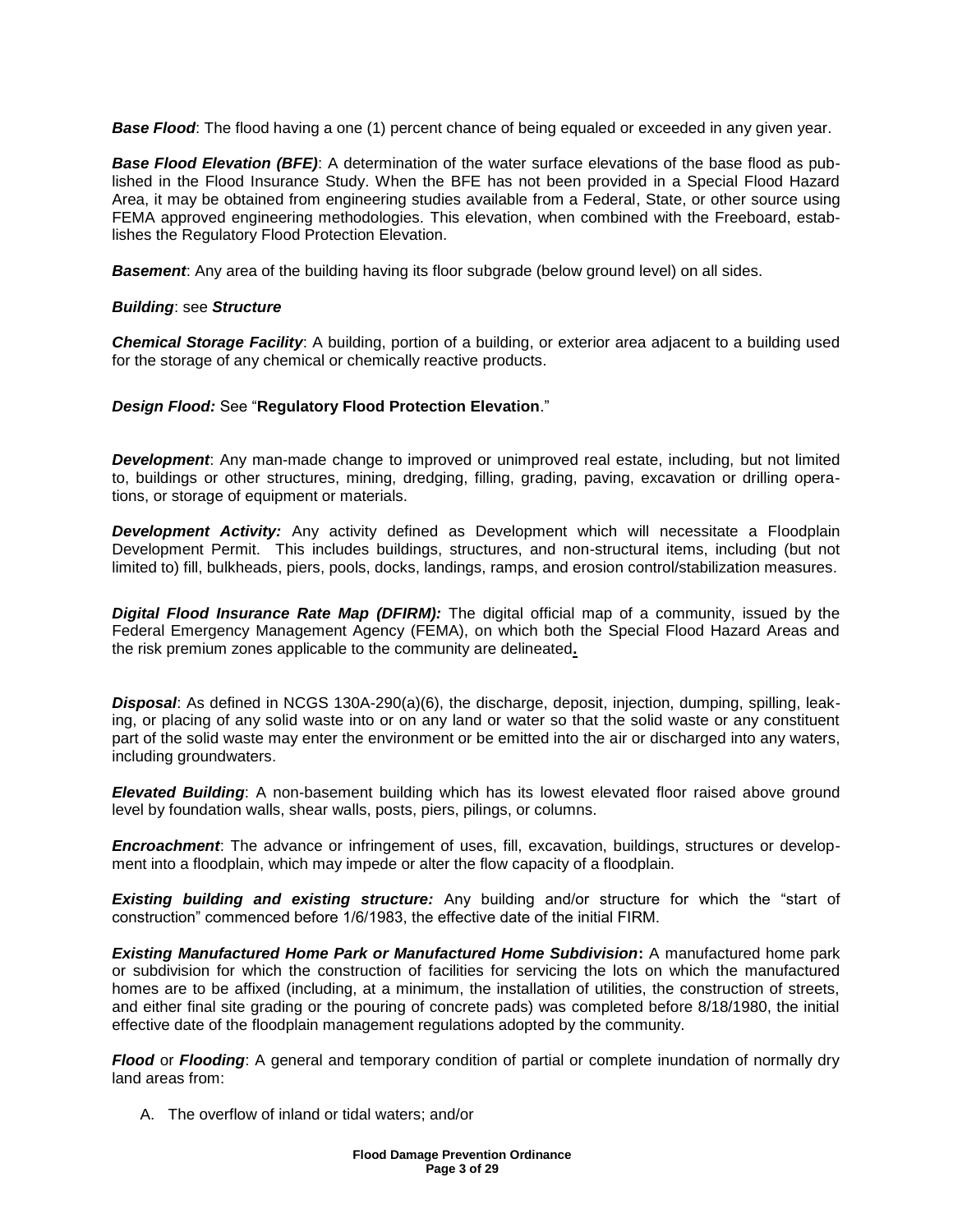B. The unusual and rapid accumulation or runoff of surface waters from any source.

*Flood Boundary and Floodway Map (FBFM)*: An official map of a community, issued by the Federal Emergency Management Agency, on which the Special Flood Hazard Areas and the floodways are delineated. This official map is a supplement to and shall be used in conjunction with the Flood Insurance Rate Map (FIRM).

*Flood Hazard Boundary Map (FHBM)*: An official map of a community, issued by the Federal Emergency Management Agency, where the boundaries of the Special Flood Hazard Areas have been defined as Zone A.

*Flood Insurance*: The insurance coverage provided under the National Flood Insurance Program.

*Flood Insurance Rate Map (FIRM)*: An official map of a community, issued by the Federal Emergency Management Agency, on which both the Special Flood Hazard Areas and the risk premium zones applicable to the community are delineated.

*Flood Insurance Study (FIS)*: An examination, evaluation, and determination of flood hazards, corresponding water surface elevations (if appropriate), flood hazard risk zones, and other flood data in a community issued by the Federal Emergency Management Agency. The Flood Insurance Study report includes Flood Insurance Rate Maps (FIRMs) and Flood Boundary and Floodway Maps (FBFMs), if published.

# *Flood Prone Area*: see *Floodplain*

*Flood Zone*: A geographical area shown on a Flood Hazard Boundary Map or Flood Insurance Rate Map that reflects the severity or type of flooding in the area.

*Floodplain*: Any land area susceptible to being inundated by water from any source.

*Floodplain Administrator*: The individual appointed to administer and enforce the Floodplain Management Regulations.

*Floodplain Development Permit*: Any type of permit that is required in conformance with the provisions of this Ordinance, prior to the commencement of any development activity.

*Floodplain Management*: The operation of an overall program of corrective and preventive measures for reducing flood damage and preserving and enhancing, where possible, natural resources in the floodplain, including, but not limited to, emergency preparedness plans, flood control works, floodplain management regulations, and open space plans.

*Floodplain Management Regulations*: This Ordinance and other zoning ordinances, subdivision regulations, building codes, health regulations, special purpose ordinances, and other applications of police power. This term describes Federal, State or local regulations, in any combination thereof, which provide standards for preventing and reducing flood loss and damage.

*Floodproofing*: Any combination of structural and nonstructural additions, changes, or adjustments to structures which reduce or eliminate flood damage to real estate or improved real property, water and sanitation facilities, structures, and their contents.

*Flood-resistant material:* Any building product [material, component or system] capable of withstanding direct and prolonged contact (minimum 72 hours) with floodwaters without sustaining damage that requires more than low-cost cosmetic repair. Any material that is water-soluble or is not resistant to alkali or acid in water, including normal adhesives for above-grade use, is not flood-resistant. Pressure-treated lumber or naturally decay-resistant lumbers are acceptable flooring materials. Sheet-type flooring coverings that restrict evaporation from below and materials that are impervious, but dimensionally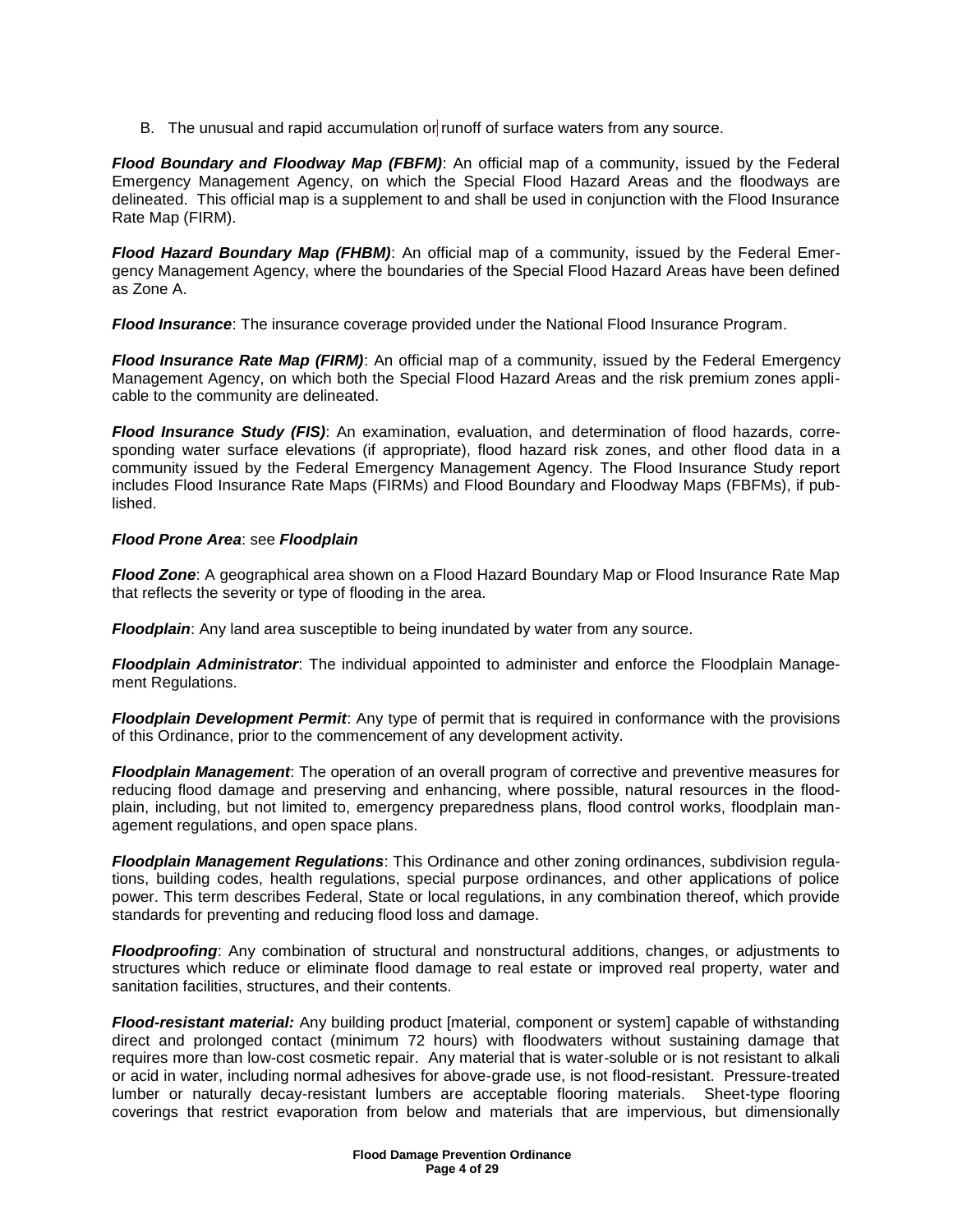unstable are not acceptable. Materials that absorb or retain water excessively after submergence are not flood-resistant. Please refer to Technical Bulletin 2, *Flood Damage-Resistant Materials Requirements*, and available from the FEMA. Class 4 and 5 materials, referenced therein, are acceptable flood-resistant materials.

*Floodway:* the channel of a river or other watercourse, including the area above a bridge or culvert when applicable, and the adjacent land areas that must be reserved in order to discharge the base flood without cumulatively increasing the water surface elevation more than one (1) foot.

*Floodway encroachment analysis:* An engineering analysis of the impact that a proposed encroachment into a floodway or non-encroachment area is expected to have on the floodway boundaries and flood levels during the occurrence of the base flood discharge. The evaluation shall be prepared by a qualified North Carolina licensed engineer using standard engineering methods and models.

*Freeboard*: The height added to the Base Flood Elevation (BFE) to account for the many unknown factors that could contribute to flood heights greater that the height calculated for a selected size flood and floodway conditions, such as wave action, blockage of bridge openings, and the hydrological effect of urbanization of the watershed. The Base Flood Elevation (BFE) plus the freeboard establishes the Regulatory Flood Protection Elevation.

*Functionally Dependent Facility:* A facility which cannot be used for its intended purpose unless it is located in close proximity to water, limited to a docking or port facility necessary for the loading and unloading of cargo or passengers, shipbuilding, or ship repair. The term does not include long-term storage, manufacture, sales, or service facilities.

*Hazardous Waste Management Facility*: As defined in NCGS 130A, Article 9, a facility for the collection, storage, processing, treatment, recycling, recovery, or disposal of hazardous waste.

*Highest Adjacent Grade (HAG)*: The highest natural elevation of the ground surface, prior to construction, immediately next to the proposed walls of the structure.

*Historic Structure*: Any structure that is:

- A. Listed individually in the National Register of Historic Places (a listing maintained by the US Department of Interior) or preliminarily determined by the Secretary of Interior as meeting the requirements for individual listing on the National Register;
- B. Certified or preliminarily determined by the Secretary of Interior as contributing to the historical significance of a registered historic district or a district preliminarily determined by the Secretary to qualify as a registered historic district;
- C. Individually listed on a local inventory of historic landmarks in communities with a Certified Local Government (CLG) Program; or
- D. Certified as contributing to the historical significance of a historic district designated by a community with a Certified Local Government (CLG) Program.

Certified Local Government (CLG) Programs are approved by the US Department of the Interior in cooperation with the North Carolina Department of Cultural Resources through the State Historic Preservation Officer as having met the requirements of the National Historic Preservation Act of 1966 as amended in 1980.

Letter of Map Change (LOMC): An official determination issued by FEMA that amends or revises an effective Flood Insurance Rate Map or Flood Insurance Study. Letters of Map Change include:

A. Letter of Map Amendment (LOMA): An official amendment, by letter, to an effective National Flood Insurance Program map. A LOMA is based on technical data showing that a property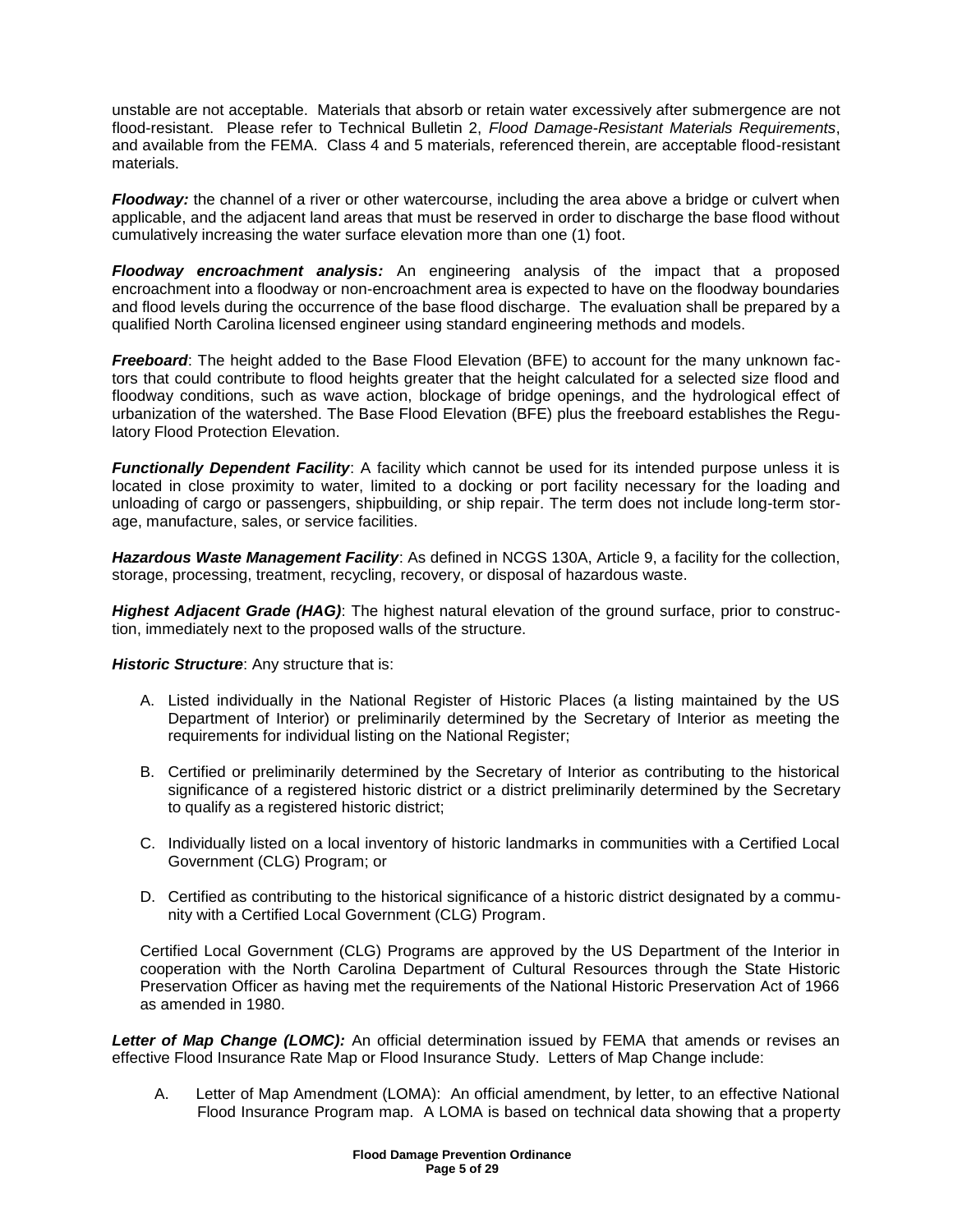had been inadvertently mapped as being in the floodplain, but is actually on natural high ground above the base flood elevation. A LOMA amends the current effective Flood Insurance Rate Map and establishes that a specific property, portion of a property, or structure is not located in a special flood hazard area.

- B. Letter of Map Revision (LOMR): A revision based on technical data that may show changes to flood zones, flood elevations, special flood hazard area boundaries and floodway delineations, and other planimetric features.
- C. Letter of Map Revision Based on Fill (LOMR-F): A determination that a structure or parcel of land has been elevated by fill above the BFE and is, therefore, no longer located within the special flood hazard area. In order to qualify for this determination, the fill must have been permitted and placed in accordance with the community's floodplain management regulations.
- D. Conditional Letter of Map Revision (CLOMR): A formal review and comment as to whether a proposed project complies with the minimum NFIP requirements for such projects with respect to delineation of special flood hazard areas. A CLOMR does not revise the effective Flood Insurance Rate Map or Flood Insurance Study; upon submission and approval of certified as-built documentation, a Letter of Map Revision may be issued by FEMA to revise the effective FIRM.

*Light Duty Truck:* Any motor vehicle rated at 8,500 pounds Gross Vehicular Weight Rating or less which has a vehicular curb weight of 6,000 pounds or less and which has a basic vehicle frontal area of 45 square feet or less as defined in 40 CFR 86.082-2 and is:

- A. Designed primarily for purposes of transportation of property or is a derivation of such a vehicle, or
- B. Designed primarily for transportation of persons and has a capacity of more than 12 persons; or
- C. Available with special features enabling off-street or off-highway operation and use.

*Lowest Adjacent Grade (LAG)*: The lowest elevation of the ground, sidewalk or patio slab immediately next to the building, or deck support, after completion of the building.

*Lowest Floor*: The lowest floor of the lowest enclosed area (including basement). An unfinished or flood resistant enclosure, usable solely for parking of vehicles, building access, or limited storage in an area other than a basement area is not considered a building's lowest floor, provided that such an enclosure is not built so as to render the structure in violation of the applicable non-elevation design requirements of this Ordinance.

*Manufactured Home*: A structure, transportable in one or more sections, which is built on a permanent chassis and designed to be used with or without a permanent foundation when connected to the required utilities. The term Manufactured Home does not include a Recreational Vehicle.

*Manufactured Home Park or Subdivision:* A parcel (or contiguous parcels) of land divided into two or more manufactured home lots for rent or sale.

*Map Repository:* The location of the official flood hazard data to be applied for floodplain management. It is a central location in which flood data is stored and managed; in North Carolina, FEMA has recognized that the application of digital flood hazard data products carry the same authority as hard copy products. Therefore, the NCEM's Floodplain Mapping Program websites house current and historical flood hazard data. For effective flood hazard data the NC FRIS website [\(http://FRIS.NC.GOV/FRIS\)](http://fris.nc.gov/FRIS) is the map repository, and for historical flood hazard data the FloodNC website [\(http://FLOODNC.GOV/NCFLOOD\)](http://floodnc.gov/NCFLOOD) is the map repository.

*Market Value*: The building value, not including the land value and that of any accessory structures or other improvements on the lot. Market value may be established by independent certified appraisal;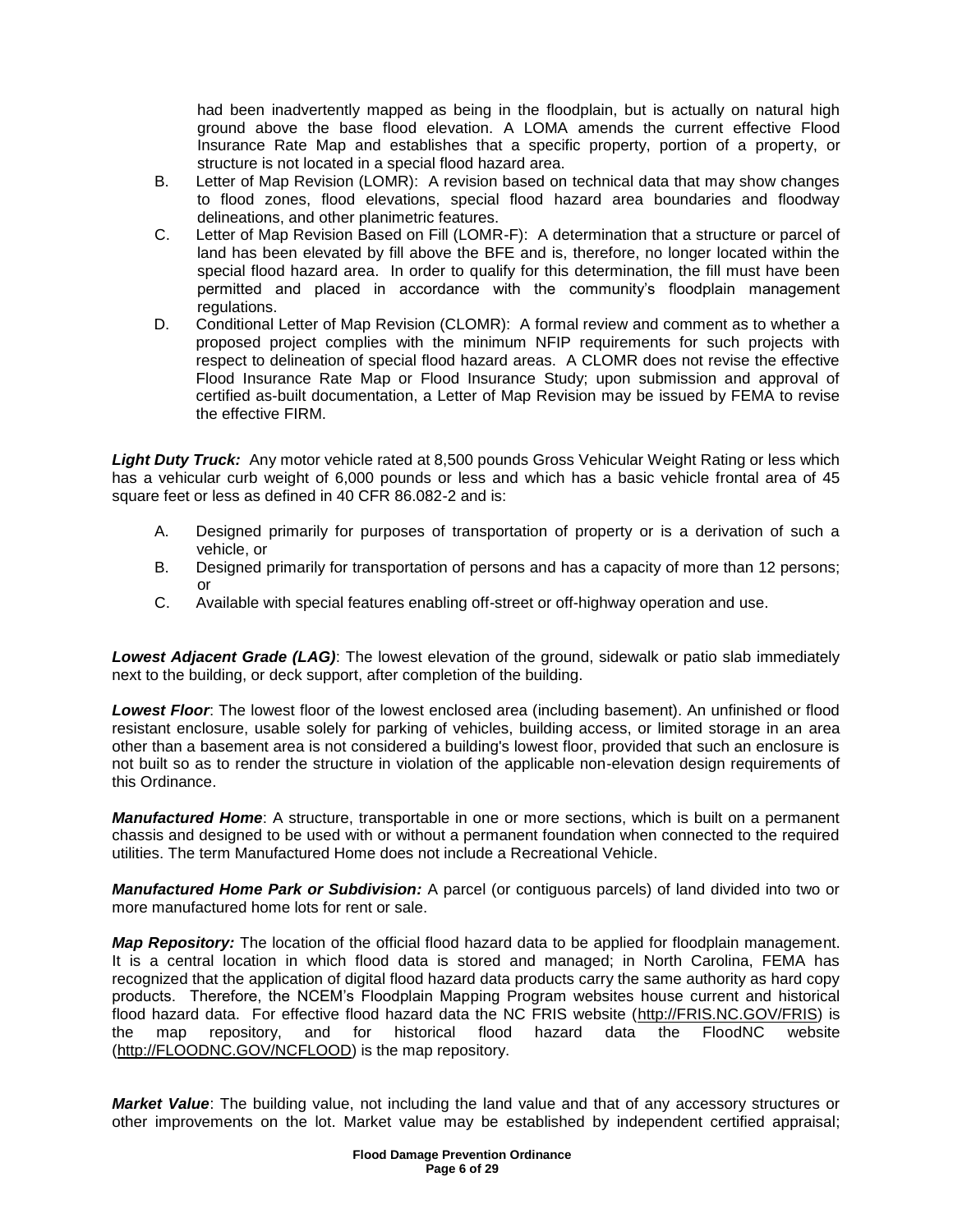replacement cost depreciated for age of building and quality of construction (Actual Cash Value); or adjusted tax assessed values.

*New Construction:* Structures for which the "start of construction" commenced on or after 8/18/1980, the effective date of the initial floodplain management regulations and includes any subsequent improvements to such structures.

*Nonconforming Building or Development*: Any legally existing building or development which fails to comply with the current provisions of this Ordinance.

*Non-Encroachment Area (NEA):* The channel of a river or other watercourse, including the area above a bridge or culvert when applicable, and the adjacent land areas that must be reserved in order to discharge the base flood without cumulatively increasing the water surface elevation more than one (1) foot as designated in the Flood Insurance Study report.

**Post-FIRM**: Construction or other development for which the "start of construction" occurred on or after 1/6/1983, the effective date of the initial Flood Insurance Rate Map.

**Pre-FIRM:** Construction or other development for which the "start of construction" occurred before 1/6/1983, the effective date of the initial Flood Insurance Rate Map**.**

**Principally Above Ground:** At least 51% of the actual cash value of the structure is above ground.

*Public Safety* and/or *Nuisance*: Anything which is injurious to the safety or health of an entire community or neighborhood, or any considerable number of persons, or unlawfully obstructs the free passage or use, in the customary manner, of any navigable lake, or river, bay, stream, canal, or basin.

*Recreational Vehicle (RV)*: A vehicle, which is:

- A. Built on a single chassis;
- B. 400 square feet or less when measured at the largest horizontal projection;
- C. Designed to be self-propelled or permanently towable by a light duty truck;
- D. Designed primarily not for use as a permanent dwelling, but as temporary living quarters for recreational, camping, travel, or seasonal use, and
- E. Is fully licensed and ready for highway use.

(For the purpose of this ordinance, "Tiny Homes/Houses" and Park Models that do not meet the items listed above are not considered Recreational Vehicles and should meet the standards of and be permitted as Residential Structures.)

*Reference Level*: The top of the lowest floor for structures within Special Flood Hazard Areas designated as Zone AH, AE, A, A99 or AO.

*Regulatory Flood Protection Elevation (RFPE)*: The elevation, in relation to mean sea level, to which the reference level of all structures and other development located within Special Flood Hazard Areas must be protected. Within areas where Base Flood Elevations (BFEs) have been determined, this elevation shall be the BFE plus two (2) feet of freeboard. For manufactured homes, the RFPE shall be the BFE plus two (2) feet provided that no portion



**Flood Damage Prevention Ord Page 7 of 29**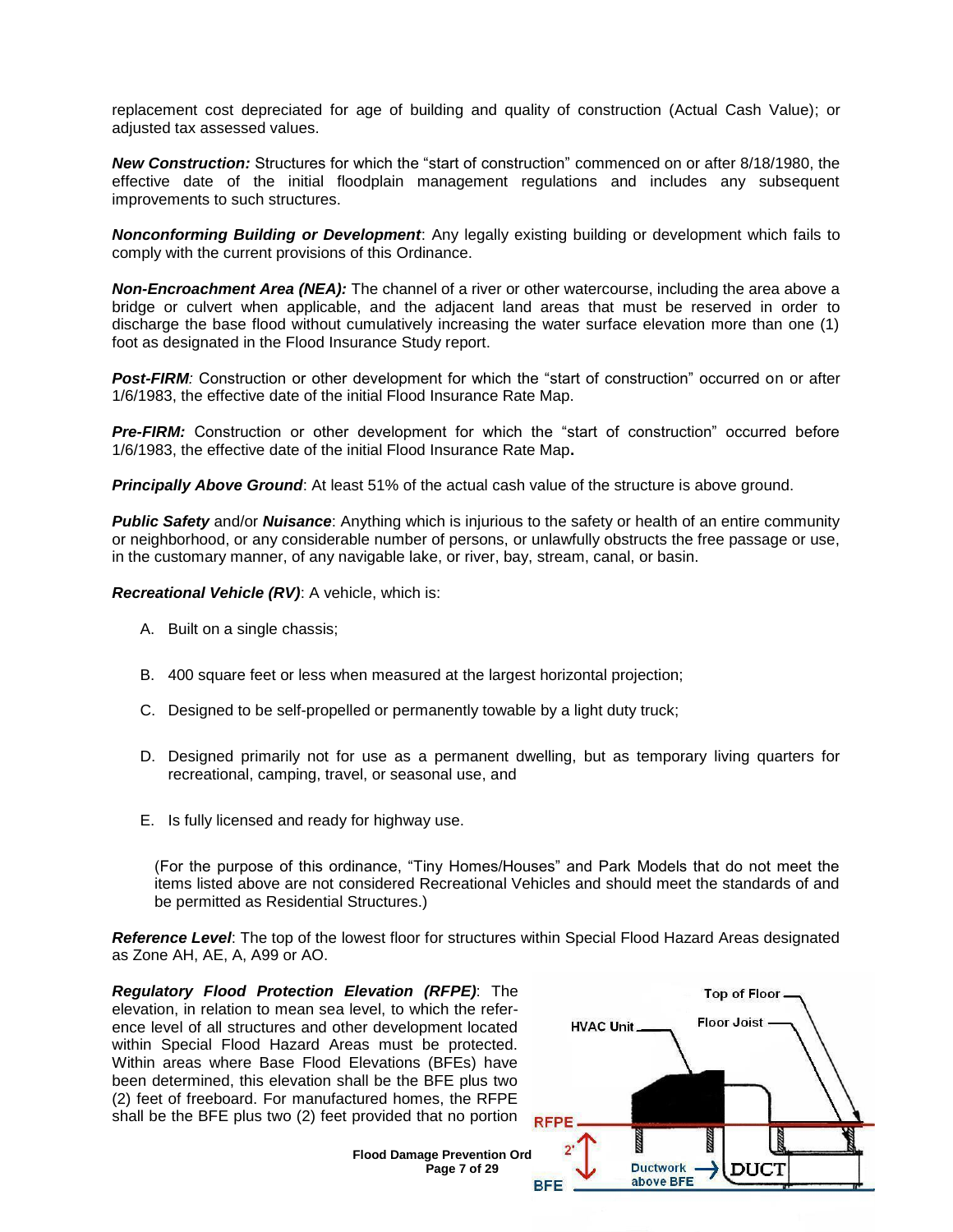of the manufactured home below the lowest floor is lower than the BFE. Allowable elements below the lowest floor are limited to electrical, plumbing, mechanical, and ductwork which are considered a standard part of the manufactured home. All electrical, mechanical, plumbing, and ductwork which is not a part of the manufactured home shall be no lower than two (2) feet above the BFE*.* Crossover ducts for double and triple wide manufactured homes are specifically exempted from this freeboard requirement provided that the bottom of all such crossover ducts are above the base flood elevation. In areas where no BFE has been established, this elevation shall be at least two (2) feet above the highest adjacent grade.

*Remedy a Violation*: To bring the structure or other development into compliance with State and community floodplain management regulations, or, if this is not possible, to reduce the impacts of its noncompliance. Ways that impacts may be reduced include protecting the structure or other affected development from flood damages, implementing the enforcement provisions of the Ordinance or otherwise deterring future similar violations, or reducing Federal financial exposure with regard to the structure or other development.

*Repetitive Loss*: Flood-related damage sustained by a structure on two separate occasions during a 10 year period for which the cost of repairs at the time of each such flood event, on the average, equals or exceeds 25 percent of the market value of the structure before the damage occurred.

*Riverine*: Relating to, formed by, or resembling a river (including tributaries), stream, brook, etc.

**Salvage Yard:** Any non-residential property used for the storage, collection, and/or recycling of any type of equipment, and including but not limited to vehicles, appliances and related machinery.

*Solid Waste Disposal Facility*: Any facility involved in the disposal of solid waste, as defined in NCGS 130A-290(a)(35).

*Solid Waste Disposal Site*: As defined in NCGS 130A-290(a)(36), any place at which solid wastes are disposed of by incineration, sanitary landfill, or any other method.

*Special Flood Hazard Area (SFHA)*: The land in the floodplain subject to a one percent (1%) or greater chance of being flooded in any given year, as determined in Section 7 of this Ordinance.

*Start of Construction*: Includes substantial improvement, and means the date the building permit was issued, provided the actual start of construction, repair, reconstruction, rehabilitation, addition placement, or other improvement was within 180 days of the permit date. The actual start means either the first placement of permanent construction of a structure on a site, such as the pouring of slab or footings, the installation of piles, the construction of columns, or any work beyond the stage of excavation; or the placement of a manufactured home on a foundation. Permanent construction does not include land preparation, such as clearing, grading, and filling; nor does it include the installation of streets and/or walkways; nor does it include excavation for a basement, footings, piers, or foundations or the erection of temporary forms; nor does it include the installation on the property of accessory buildings, such as garages or sheds not occupied as dwelling units or not part of the main structure. For a substantial improvement, the actual start of construction means the first alteration of any wall, ceiling, floor, or other structural part of the building, whether or not that alteration affects the external dimensions of the building.

*Structure*: A walled and roofed building, a manufactured home, or a gas, liquid, or liquefied gas storage tank that is principally above ground.

*Substantial Damage*: Damage of any origin sustained by a structure during any one-year period whereby the cost of restoring the structure to its before damaged condition would equal or exceed 50 percent of the market value of the structure before the damage occurred. Substantial damage also means flood-related damage sustained by a structure on two separate occasions during a 10-year period for which the cost of repairs at the time of each such flood event, on the average, equals or exceeds 25 percent of the market value of the structure before the damage occurred**.** See definition of *Substantial Improvement*.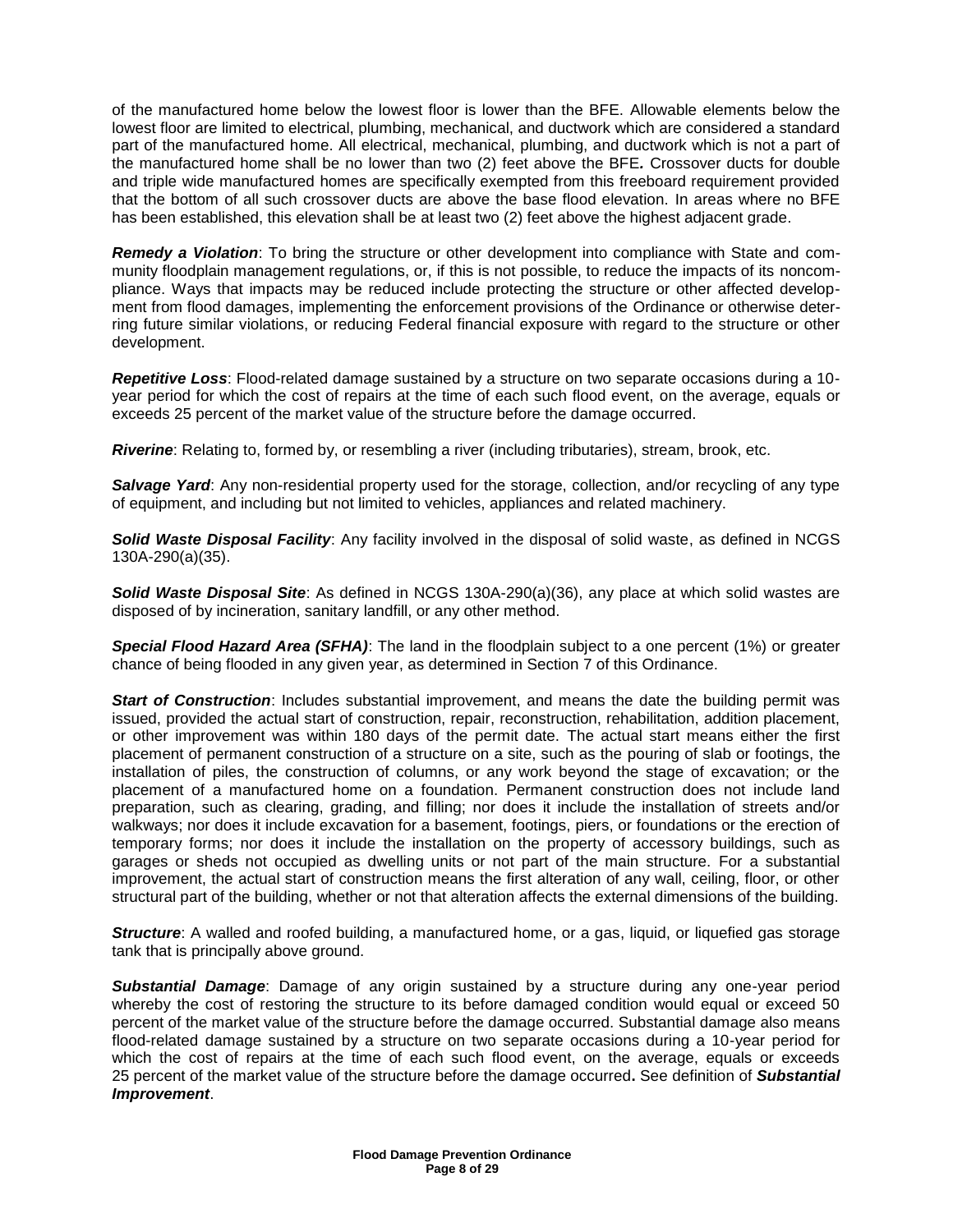*Substantial Improvement*: Any combination of repairs, reconstruction, rehabilitation, addition, or other improvement of a structure, taking place during any one-year period for which the cost equals or exceeds 50 percent of the market value of the structure before the "start of construction" of the improvement. This term includes structures which have incurred "substantial damage", regardless of the actual repair work performed. The term does not, however, include either:

- A. Any correction of existing violations of State or community health, sanitary, or safety code specifications which have been identified by the community code enforcement official and which are the minimum necessary to assure safe living conditions; or
- B. Any alteration of a historic structure, provided that the alteration will not preclude the structure's continued designation as a historic structure.

*Technical Bulletin and Technical Fact She***et:** A FEMA publication that provides guidance concerning the building performance standards of the NFIP, which are contained in Title 44 of the U.S. Code of Federal Regulations at Section 60.3. The bulletins and fact sheets are intended for use primarily by State and local officials responsible for interpreting and enforcing NFIP regulations and by members of the development community, such as design professionals and builders. New bulletins, as well as updates of existing bulletins, are issued periodically as needed. The bulletins do not create regulations; rather they provide specific guidance for complying with the minimum requirements of existing NFIP regulations.

It should be noted that Technical Bulletins and Technical Fact Sheets provide guidance on the minimum requirements of the NFIP regulations. State or community requirements that exceed those of the NFIP take precedence. Design professionals should contact the community officials to determine whether more restrictive State or local regulations apply to the building or site in question. All applicable standards of the State or local building code must also be met for any building in a flood hazard area.

*Temperature Controlled:* Having the temperature regulated by a heating and/or cooling system, built-in or appliance.

*Variance*: A grant of relief from the requirements of this Ordinance.

*Violation*: The failure of a structure or other development to be fully compliant with the community's floodplain management regulations. A structure or other development without the elevation certificate, other certifications, or other evidence of compliance required in Section 14 through Section 23 is presumed to be in violation until such time as that documentation is provided.

*Water Surface Elevation (WSE)*: The height, in relation to mean sea level, of floods of various magnitudes and frequencies in the floodplains of riverine areas.

**Watercourse**: A lake, river, creek, stream, wash, channel or other topographic feature on or over which waters flow at least periodically. Watercourse includes specifically designated areas in which substantial flood damage may occur.

# **Section 6. Lands to Which this Ordinance Applies**

This Ordinance shall apply to all Special Flood Hazard Areas within the jurisdiction, including Extra-Territorial Jurisdictions (ETJs), as allowed by law, of Pitt County and within the jurisdiction of any other community, including Extra-Territorial Jurisdictions (ETJs), whose governing body agrees, by resolution, to such applicability.

# **Section 7. Basis for Establishing the Special Flood Hazard Areas**

The Special Flood Hazard Areas are those identified under the Cooperating Technical State (CTS) agreement between the State of North Carolina and FEMA in its Flood Insurance Study (FIS) dated June 19, 2020 for Pitt County and associated Digital Flood Insurance Rate Maps (DFIRM) panels, including any digital data developed as part of the FIS, which are adopted by reference and declared a part of this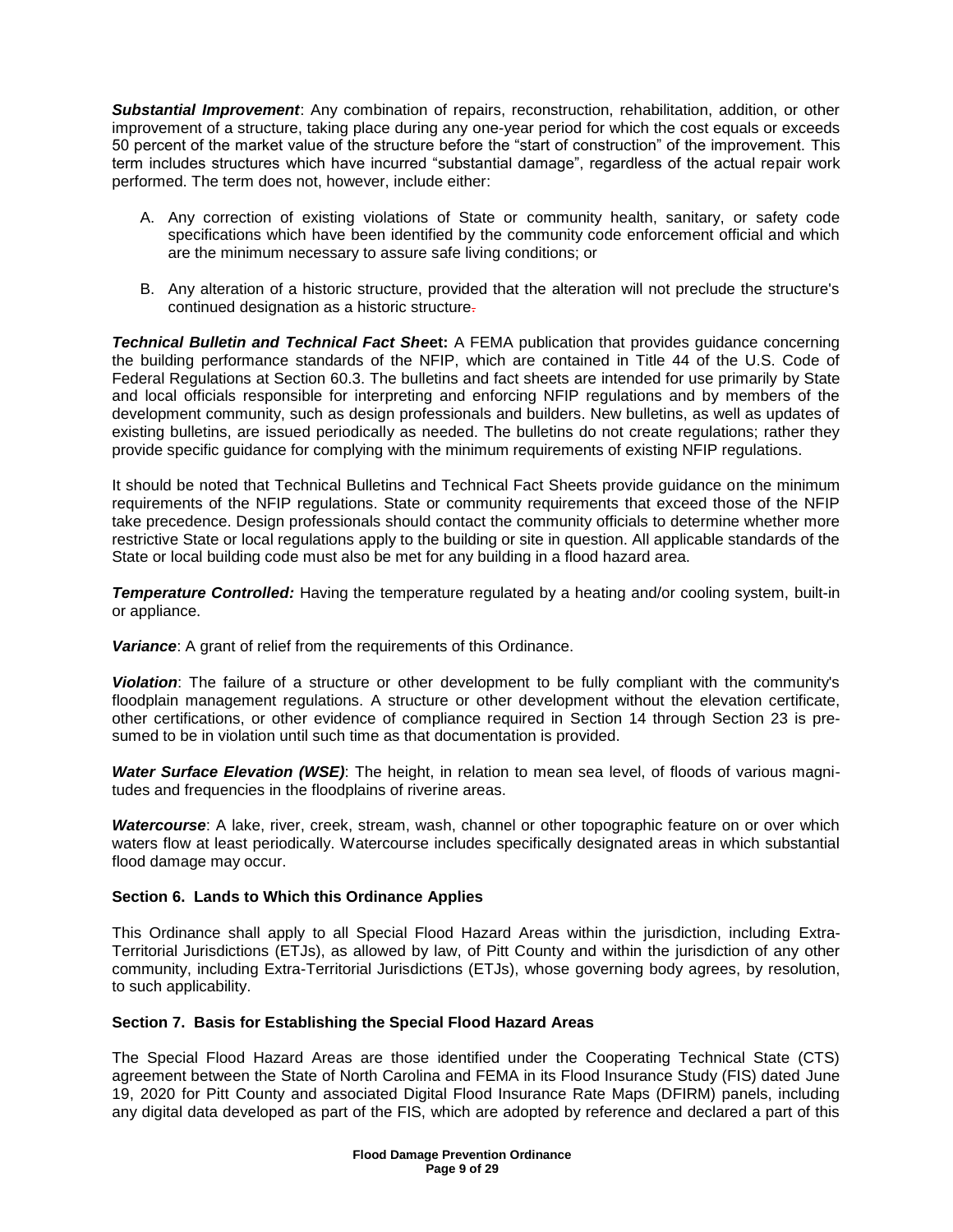ordinance, and all revisions thereto. Future revisions to the FIS and DFIRM panels that do not change flood hazard data within the jurisdictional authority Pitt County are also adopted by reference and declared a part of this ordinance. Subsequent Letter of Map Revisions (LOMRs) and/or Physical Map Revisions (PMRs) shall be adopted within 3 months.

The initial Flood Insurance Rate Maps are as follows for the jurisdictional areas at the initial date:

Pitt County Unincorporated Area, dated January 6, 1983

Ayden, Town of, dated August 4, 1987

Bethel, Town of, dated January 2, 2004

Falkland, Town of, dated January 2, 2004

Farmville, Town of, dated April 1, 1982

Fountain, Town of, dated January 2, 2004

Greenville, City of, dated July 3, 1978

Grifton, Town of, dated February 17, 1982

Grimesland, Town of, dated January 2, 2004

Simpson, Village of, dated January 2, 2004

Winterville, Town of, dated February 24, 1978

# **Section 8. Establishment of Floodplain Development Permit**

A Floodplain Development Permit shall be required in conformance with the provisions of this Ordinance prior to the commencement of any development activities within Special Flood Hazard Areas determined in accordance with the provisions of Section 7 of this Ordinance.

# **Section 9. Compliance**

No structure or land shall hereafter be located, extended, converted, altered, or developed in any way without full compliance with the terms of this Ordinance and other applicable regulations.

# **Section 10. Abrogation and Greater Restrictions**

This Ordinance is not intended to repeal, abrogate, or impair any existing easements, covenants, or deed restrictions. However, where this Ordinance and another conflict or overlap, whichever imposes the more stringent restrictions shall prevail.

# **Section 11. Interpretation**

In the interpretation and application of this Ordinance, all provisions shall be:

- A. Considered as minimum requirements;
- B. Liberally construed in favor of the governing body; and
- C. Deemed neither to limit nor repeal any other powers granted under State statutes.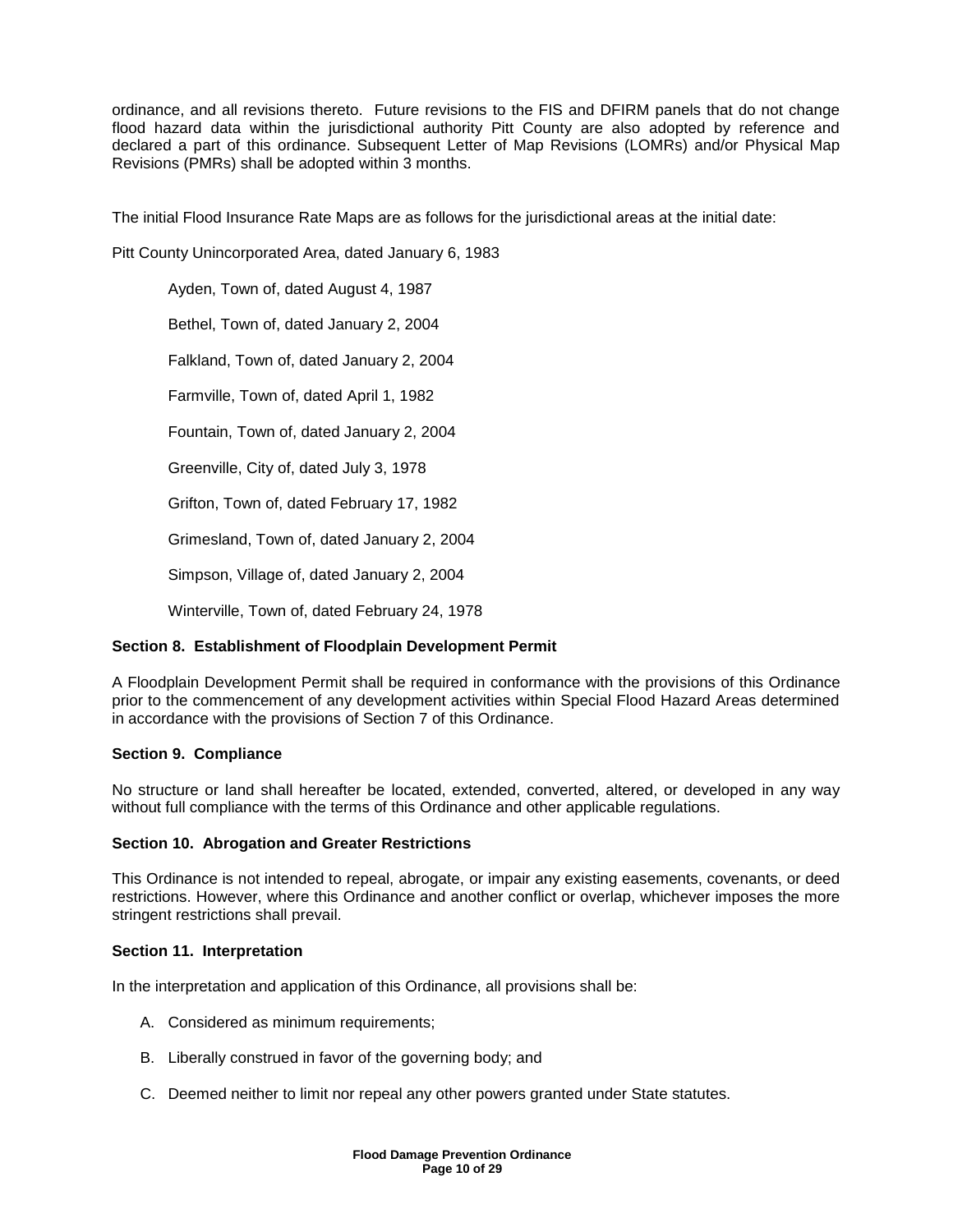# **Section 12. Warning and Disclaimer of Liability**

The degree of flood protection required by this Ordinance is considered reasonable for regulatory purposes and is based on scientific and engineering consideration. Larger floods can and will occur. Actual flood heights may be increased by man-made or natural causes. This Ordinance does not imply that land outside the Special Flood Hazard Areas or uses permitted within such areas will be free from flooding or flood damages. This Ordinance shall not create liability on the part of Pitt County or by any officer or employee thereof for any flood damages that result from reliance on this Ordinance or any administrative decision lawfully made hereunder.

# **Section 13. Penalties for Violation**

Violation of the provisions of this Ordinance or failure to comply with any of its requirements, including violation of conditions and safeguards established in connection with grants of variance or special exceptions, shall constitute a Class 1 misdemeanor pursuant to NC G.S. § 143-215.58. Any person who violates this Ordinance or fails to comply with any of its requirements shall, upon conviction thereof, be fined not more than \$100.00 or imprisoned for not more than thirty (30) days, or both. Each day such violation continues shall be considered a separate offense. Nothing herein contained shall prevent Pitt County from taking such other lawful action as is necessary to prevent or remedy any violation.

#### **Section 14. Designation of Floodplain Administrator**

The Planning Director or his/her designee, hereinafter referred to as the "Floodplain Administrator", is hereby appointed to administer and implement the provisions of this Ordinance.

#### **Section 15. Floodplain Development Application, Permit and Certification Requirements**

- A. *Application Requirements*. Application for a Floodplain Development Permit shall be made to the Floodplain Administrator prior to any development activities located within Special Flood Hazard Areas. The following items shall be presented to the Floodplain Administrator to apply for a floodplain development permit:
	- 1. A plot plan drawn to scale which shall include, but shall not be limited to, the following specific details of the proposed floodplain development:
		- a. The nature, location, dimensions, and elevations of the area of development/disturbance; existing and proposed structures, utility systems, grading/pavement areas, fill materials, storage areas, drainage facilities, and other development;
		- b. The boundary of the Special Flood Hazard Area as delineated on the FIRM or other flood map as determined in Section 7, or a statement that the entire lot is within the Special Flood Hazard Area;
		- c. Flood zone(s) designation of the proposed development area as determined on the FIRM or other flood map as determined in Section 7;
		- d. The boundary of the floodway(s) or non-encroachment area(s) as determined in Section 7;
		- e. The Base Flood Elevation (BFE) where provided as set forth in Section 7, Section 16, or Section 21; and
		- f. The old and new location of any watercourse that will be altered or relocated as a result of proposed development.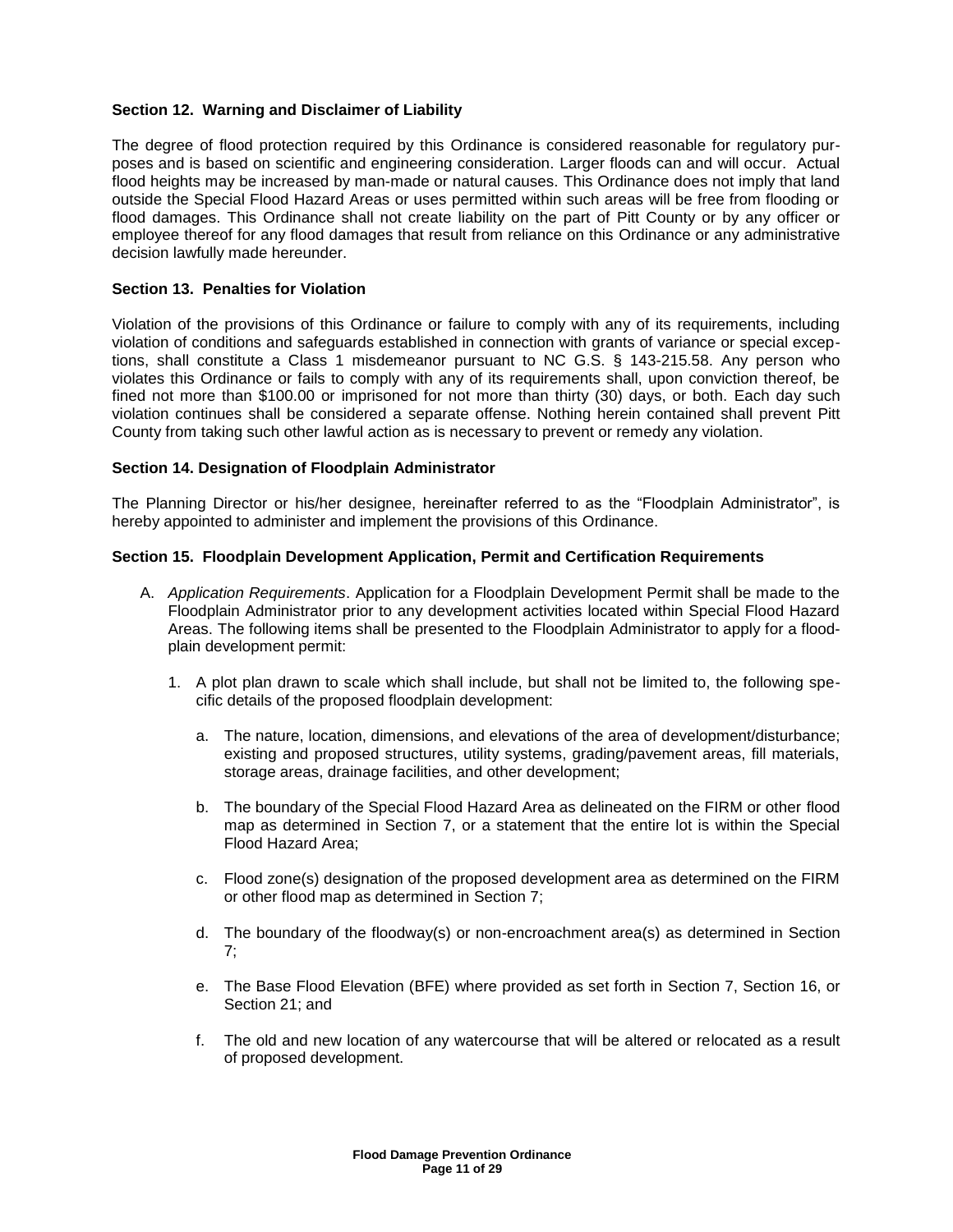- 2. Proposed elevation, and method thereof, of all development within a Special Flood Hazard Area including but not limited to:
	- a. Elevation in relation to NAVD 1988 of the proposed reference level (including basement) of all structures;
	- b. Elevation in relation to NAVD 1988 to which any non-residential structure in Zone A, AE, AH, AO, and A99 will be floodproofed; and
	- c. Elevation in relation to NAVD 1988 to which any proposed utility systems will be elevated or floodproofed.
- 3. If floodproofing, a Floodproofing Certificate (FEMA Form 086-0-34) with supporting data, an operational plan, and an inspection and maintenance plan that include, but are not limited to, installation, exercise, and maintenance of floodproofing measures.
- 4. A Foundation Plan, drawn to scale, which shall include details of the proposed foundation system to ensure all provisions of this Ordinance are met. These details include but are not limited to:
	- a. The proposed method of elevation, if applicable (i.e., fill, solid foundation perimeter wall, solid backfilled foundation, open foundation on columns/posts/piers/piles/shear walls); and
	- b. Openings to facilitate automatic equalization of hydrostatic flood forces on walls in accordance with Section 20(D)(3) when solid foundation perimeter walls are used in Zones A, AE, AH, AO, and A99.
- 5. Usage details of any enclosed areas below the lowest floor.
- 6. Plans and/or details for the protection of public utilities and facilities such as sewer, gas, electrical, and water systems to be located and constructed to minimize flood damage.
- 7. Certification that all other Local, State and Federal permits required prior to floodplain development permit issuance have been received.
- 8. Documentation for placement of Recreational Vehicles and/or Temporary Structures, when applicable, to ensure that the provisions of Section 20(F) and Section 20(G) of this Ordinance are met.
- 9. A description of proposed watercourse alteration or relocation, when applicable, including an engineering report on the effects of the proposed project on the flood-carrying capacity of the watercourse and the effects to properties located both upstream and downstream; and a map (if not shown on plot plan) showing the location of the proposed watercourse alteration or relocation.
- B. *Permit Requirements*. The Floodplain Development Permit shall include, but not be limited to:
	- 1. A complete description of all the development to be permitted under the floodplain development permit. (e.g. house, garage, pool, septic, bulkhead, cabana, pier, bridge, mining, dredging, filling, grading, paving, excavation or drilling operations, or storage of equipment or materials, etc.).
	- 2. The Special Flood Hazard Area determination for the proposed development in accordance with available data specified in Section 7.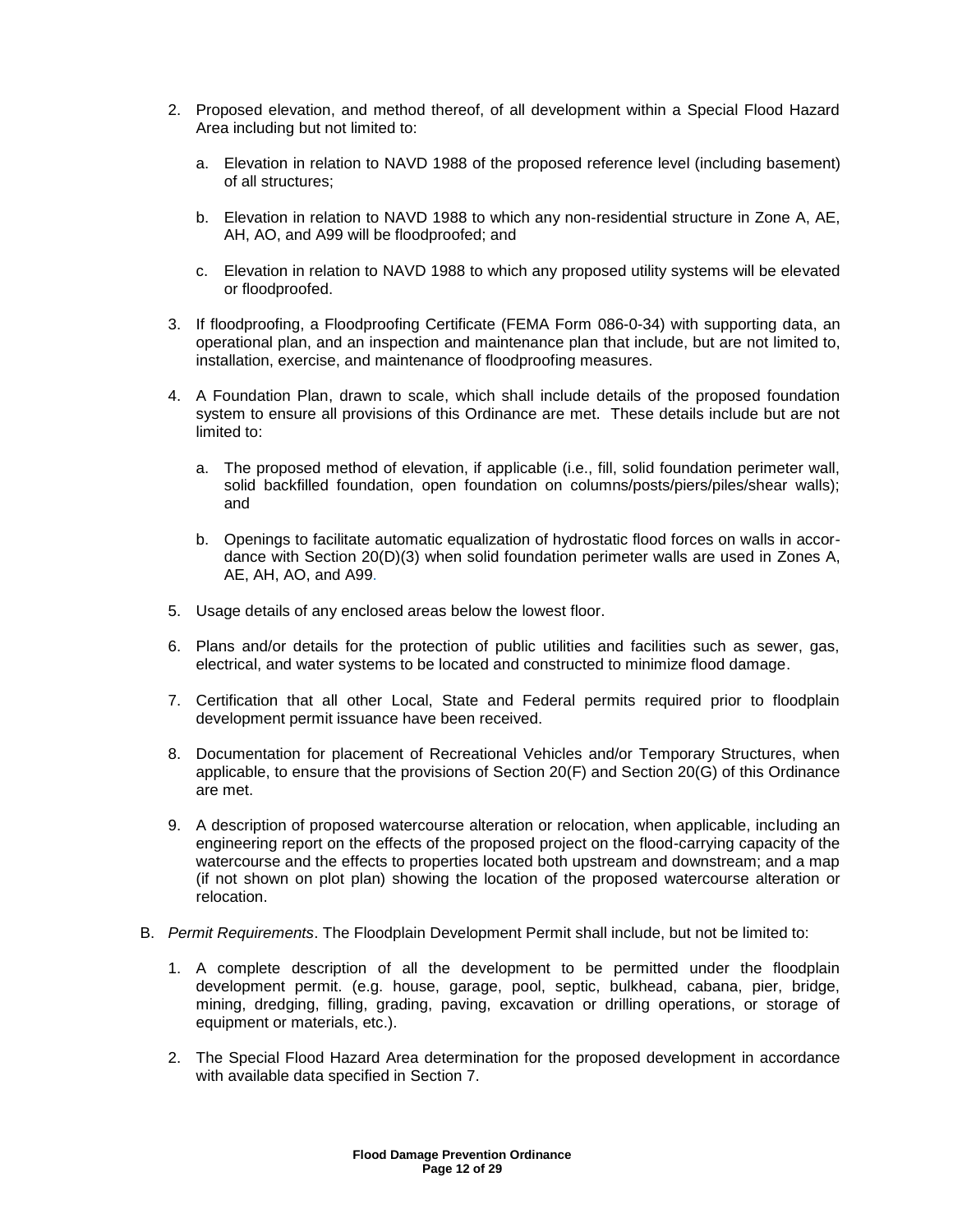- 3. The Regulatory Flood Protection Elevation required for the reference level and all attendant utilities.
- 4. The Regulatory Flood Protection Elevation required for the protection of all public utilities.
- 5. All certification submittal requirements with timelines.
- 6. A statement that no fill material or other development shall encroach into the floodway or non-encroachment area of any watercourse, unless the requirements of Section 23 (A) have been met.
- 7. The flood openings requirements, if in Zones A, AE, AH, AO and A99.
- 8. Limitations of below BFE enclosure uses (if applicable). (i.e., parking, building access and limited storage only).
- 9. A statement, that all materials below BFE/RFPE must be flood resistant materials.
- C. *Certification Requirements*
	- 1. *Elevation Certificates*
		- a. An Elevation Certificate (FEMA Form 086-0-33) is required after the reference level is established. Within seven (7) calendar days of establishment of the reference level elevation, it shall be the duty of the permit holder to submit to the Floodplain Administrator a certification of the elevation of the reference level, in relation to NAVD1988. Any work done within the seven (7) day calendar period and prior to submission of the certification shall be at the permit holder's risk. The Floodplain Administrator shall review the certificate data submitted. Deficiencies detected by such review shall be corrected by the permit holder immediately and prior to further work being permitted to proceed. Failure to submit the certification or failure to make required corrections shall be cause to issue a stop-work order for the project.
		- b. A final as-built Elevation Certificate (FEMA Form 086-0-33) is required after construction is completed and prior to Certificate of Compliance/Occupancy issuance. It shall be the duty of the permit holder to submit to the Floodplain Administrator a certification of final as-built construction of the elevation of the reference level and all attendant utilities. The Floodplain Administrator shall review the certificate data submitted. Deficiencies detected by such review shall be corrected by the permit holder immediately and prior to Certificate of Compliance/Occupancy issuance. In some instances, another certification may be required to certify corrected as-built construction. Failure to submit the certification or failure to make required corrections shall be cause to withhold the issuance of a Certificate of Compliance/Occupancy. The Finished Construction Elevation Certificate certifier shall provide at least 2 photographs showing the front and rear of the building taken within 90 days from the date of certification. The photographs must be taken with views confirming the building description and diagram number provided in Section A. To the extent possible, these photographs should show the entire building including foundation. If the building has split-level or multi-level areas, provide at least 2 additional photographs showing side views of the building. In addition, when applicable, provide a photograph of the foundation showing a representative example of the flood openings or vents. All photographs must be in color and measure at least  $3'' \times 3''$ . Digital photographs are acceptable.
	- 2. *Floodproofing Certificate*

If non-residential floodproofing is used to meet the Regulatory Flood Protection Elevation requirements, a Floodproofing Certificate (FEMA Form 086-0-34), with supporting data, an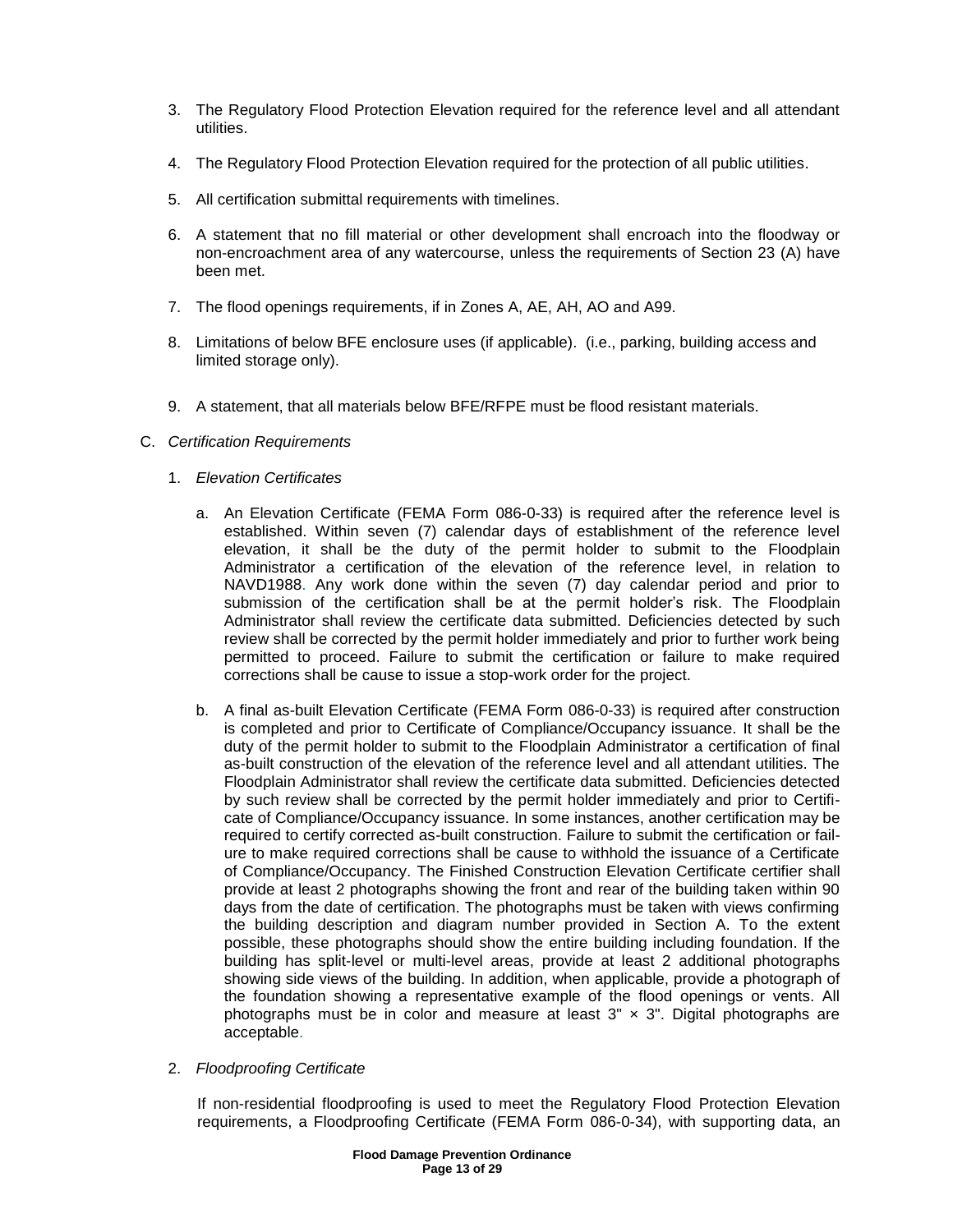operational plan, and an inspection and maintenance plan are required prior to the actual start of any new construction. It shall be the duty of the permit holder to submit to the Floodplain Administrator a certification of the floodproofed design elevation of the reference level and all attendant utilities, in relation to NAVD 1988. Floodproofing certification shall be prepared by or under the direct supervision of a professional engineer or architect and certified by same. The Floodplain Administrator shall review the certificate data, the operational plan, and the inspection and maintenance plan. Deficiencies detected by such review shall be corrected by the applicant prior to permit approval. Failure to submit the certification or failure to make required corrections shall be cause to deny a Floodplain Development Permit. Failure to construct in accordance with the certified design shall be cause to withhold the issuance of a Certificate of Compliance/Occupancy.

- a) A final Finished Construction Floodproofing Certificate (FEMA Form 086-0-34), with supporting data, an operational plan, and an inspection and maintenance plan are required prior to the issuance of a Certificate of Compliance/Occupancy. It shall be the duty of the permit holder to submit to the Floodplain Administrator a certification of the floodproofed design elevation of the reference level and all attendant utilities, in relation to NAVD 1988. Floodproofing certificate shall be prepared by or under the direct supervision of a professional engineer or architect and certified by same. The Floodplain Administrator shall review the certificate data, the operational plan, and the inspection and maintenance plan. Deficiencies detected by such review shall be corrected by the applicant prior to Certificate of Occupancy. Failure to submit the certification or failure to make required corrections shall be cause to deny a Floodplain Development Permit. Failure to construct in accordance with the certified design shall be cause to deny a Certificate of Compliance/Occupancy.
- 3. If a manufactured home is placed within Zone A, AE, AH, AO, or A99 and the elevation of the chassis is more than 36 inches in height above grade, an engineered foundation certification is required in accordance with the provisions of Section 20(C)(2).
- 4. If a watercourse is to be altered or relocated, a description of the extent of watercourse alteration or relocation; a professional engineer's certified report on the effects of the proposed project on the flood-carrying capacity of the watercourse and the effects to properties located both upstream and downstream; and a map showing the location of the proposed watercourse alteration or relocation shall all be submitted by the permit applicant prior to issuance of a floodplain development permit.
- 5. *Certification Exemptions*. The following structures, if located within Zone A, AE, AH, AO, or A99, are exempt from the elevation/floodproofing certification requirements specified in Section 15(C):
	- a. Recreational Vehicles meeting requirements of Section 20(F);
	- b. Temporary Structures meeting requirements of Section 20(G); and
	- c. Accessory Structures less than 150 square feet or \$5000 or less and meeting requirements of Section 20(H).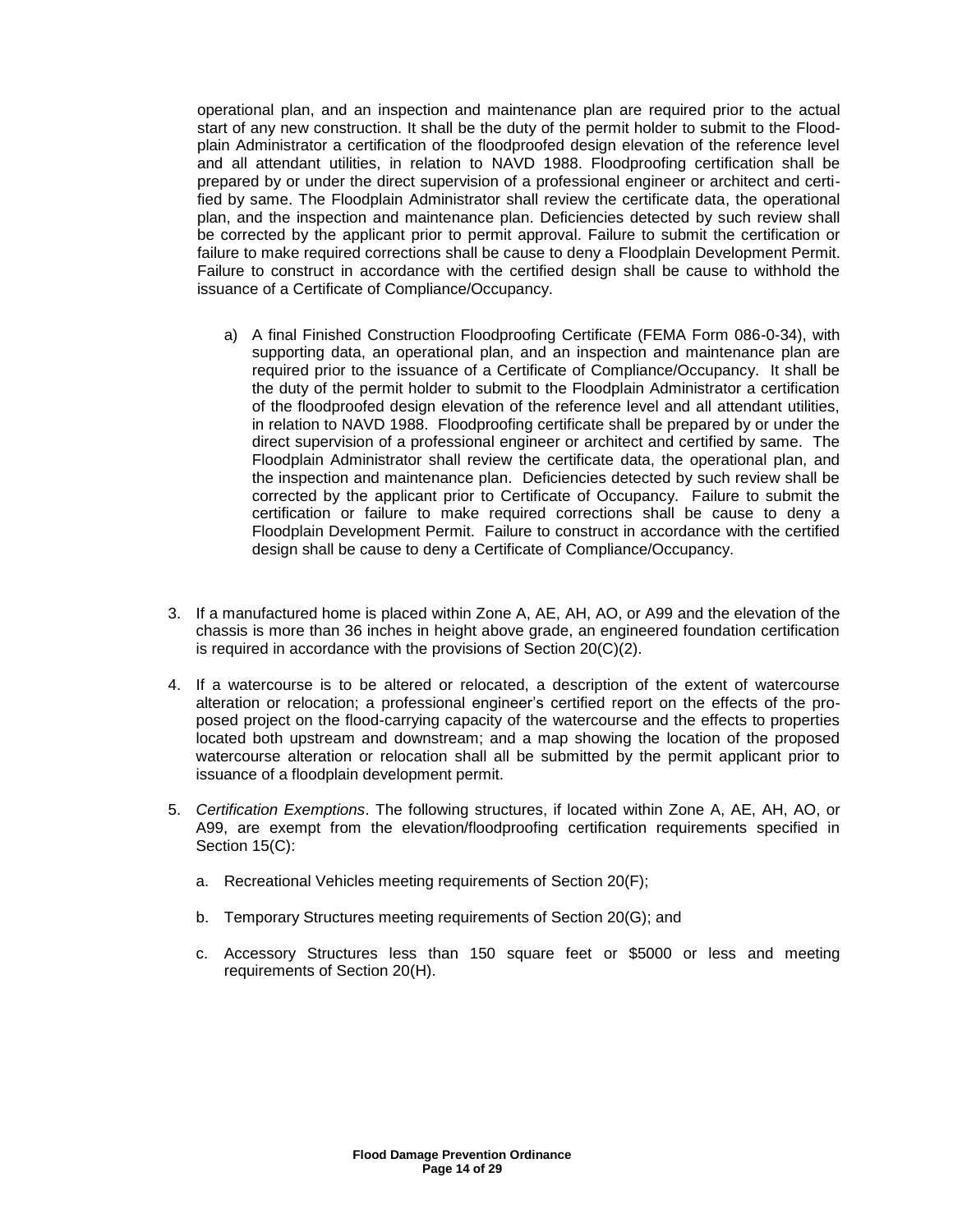6. *Determinations for existing buildings and structures.*

For applications for building permits to improve buildings and structures, including alterations, movement, enlargement, replacement, repair, change of occupancy, additions, rehabilitations, renovations, substantial improvements, repairs of substantial damage, and any other improvement of or work on such buildings and structures, the Floodplain Administrator, in coordination with the Building Official, shall:

- a. Estimate the market value, or require the applicant to obtain an appraisal of the market value prepared by a qualified independent appraiser, of the building or structure before the start of construction of the proposed work; in the case of repair, the market value of the building or structure shall be the market value before the damage occurred and before any repairs are made;
- b. Compare the cost to perform the improvement, the cost to repair a damaged building to its pre-damaged condition, or the combined costs of improvements and repairs, if applicable, to the market value of the building or structure;
- c. Determine and document whether the proposed work constitutes substantial improvement or repair of substantial damage; and
- d. Notify the applicant if it is determined that the work constitutes substantial improvement or repair of substantial damage and that compliance with the flood resistant construction requirements of the NC Building Code and this ordinance is required.

# **Section 16. Duties and Responsibilities of the Floodplain Administrator**

The Floodplain Administrator shall perform, but not be limited to, the following duties:

- A. Review all floodplain development applications and issue permits for all proposed development within Special Flood Hazard Areas to assure that the requirements of this Ordinance have been satisfied.
- B. Review all proposed development within Special Flood Hazard Areas to assure that all necessary Local, State and Federal permits have been received, including Section 404 of the Federal Water Pollution Control Act Amendments of 1972, 33 U.S.C. 1334.
- C. Notify adjacent communities and the North Carolina Department of Public Safety, Division of Emergency Management, State Coordinator for the National Flood Insurance Program prior to any alteration or relocation of a watercourse, and submit evidence of such notification to the Federal Emergency Management Agency (FEMA).
- D. Assure that maintenance is provided within the altered or relocated portion of said watercourse so that the flood-carrying capacity is maintained.
- E. Prevent encroachments into floodways and non-encroachment areas unless the certification and flood hazard reduction provisions of Section 23 are met.
- F. Obtain actual elevation (in relation to NAVD 1988) of the reference level (including basement) and all attendant utilities of all new and substantially improved structures, in accordance with the provisions of Section 15(C).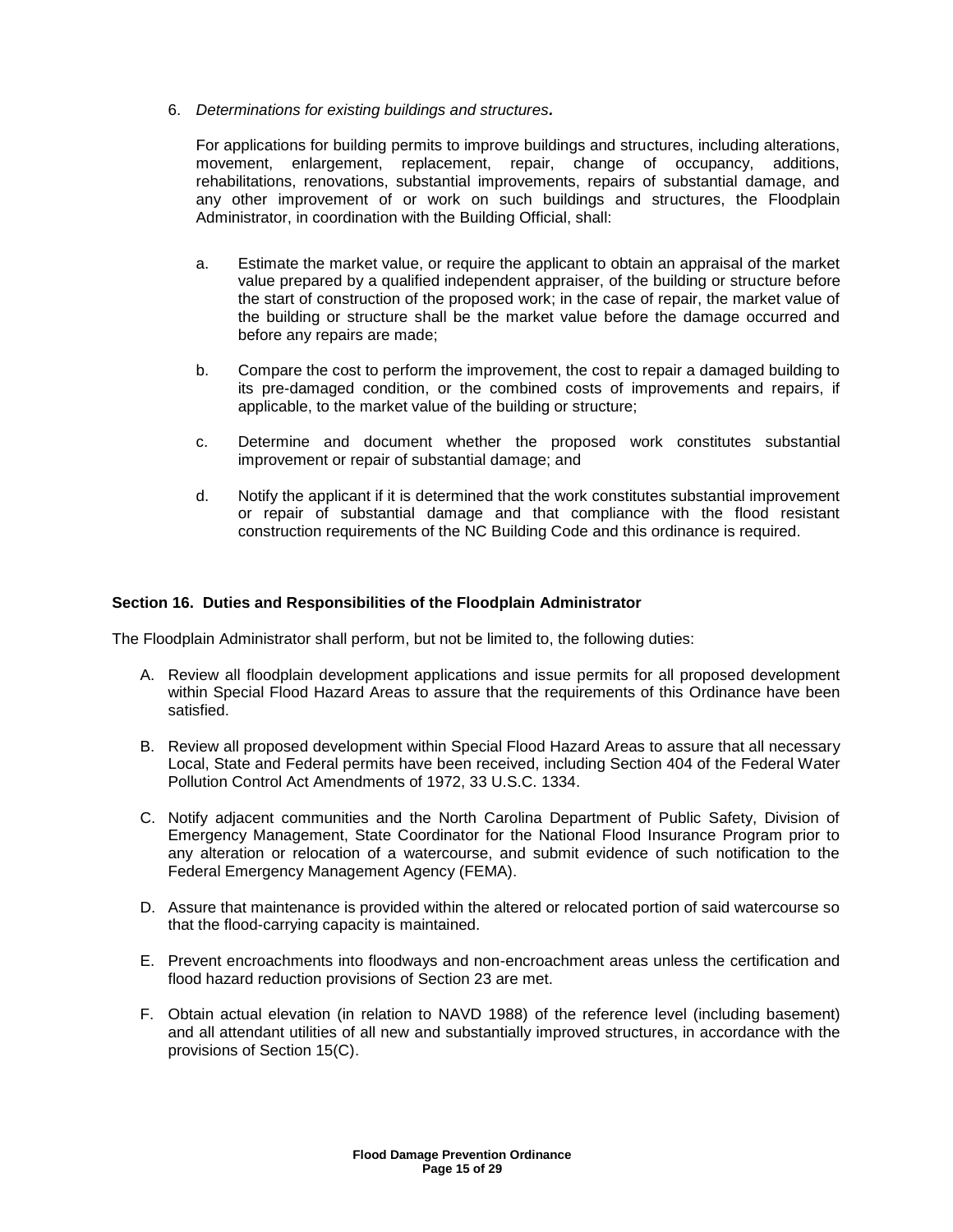- G. Obtain actual elevation (in relation to NAVD 1988) to which all new and substantially improved structures and utilities have been floodproofed, in accordance with the provisions of Section 15(C).
- H. Obtain actual elevation (in relation to NAVD 1988) of all public utilities in accordance with the provisions of Section 15(C).
- I. When floodproofing is utilized for a particular structure, obtain certifications from a registered professional engineer or architect in accordance with the provisions of Section 15(C) and Section 20(B).
- J. Where interpretation is needed as to the exact location of boundaries of the Special Flood Hazard Areas, floodways, or non-encroachment areas (for example, where there appears to be a conflict between a mapped boundary and actual field conditions), make the necessary interpretation. The person contesting the location of the boundary shall be given a reasonable opportunity to appeal the interpretation as provided in this Ordinance.
- K. When Base Flood Elevation (BFE) data has not been provided in accordance with the provisions of Section 7, obtain, review, and reasonably utilize any BFE data, along with floodway data or non-encroachment area data available from a Federal, State, or other source, including data developed pursuant to Section 21(B)(2), in order to administer the provisions of this Ordinance.
- L. When Base Flood Elevation (BFE) data is provided but no floodway or non-encroachment area data has been provided in accordance with the provisions of Section 7, obtain, review, and reasonably utilize any floodway data or non-encroachment area data available from a Federal, State, or other source in order to administer the provisions of this Ordinance.
- M. When the lowest floor and the lowest adjacent grade of a structure or the lowest ground elevation of a parcel in a Special Flood Hazard Area is above the Base Flood Elevation (BFE), advise the property owner of the option to apply for a Letter of Map Amendment (LOMA) from FEMA. Maintain a copy of the LOMA issued by FEMA in the floodplain development permit file.
- N. Permanently maintain all records that pertain to the administration of this Ordinance and make these records available for public inspection, recognizing that such information may be subject to the Privacy Act of 1974, as amended.
- O. Make on-site inspections of work in progress. As the work pursuant to a floodplain development permit progresses, the Floodplain Administrator shall make as many inspections of the work as may be necessary to ensure that the work is being done according to the provisions of the local ordinance and the terms of the permit. In exercising this power, the Floodplain Administrator has a right, upon presentation of proper credentials, to enter on any premises within the jurisdiction of the community at any reasonable hour for the purposes of inspection or other enforcement action.
- P. Issue stop-work orders as required. Whenever a building or part thereof is being constructed, reconstructed, altered, or repaired in violation of this Ordinance, the Floodplain Administrator may order the work to be immediately stopped. The stop-work order shall be in writing and directed to the person doing or in charge of the work. The stop-work order shall state the specific work to be stopped, the specific reason(s) for the stoppage, and the condition(s) under which the work may be resumed. Violation of a stop-work order constitutes a misdemeanor.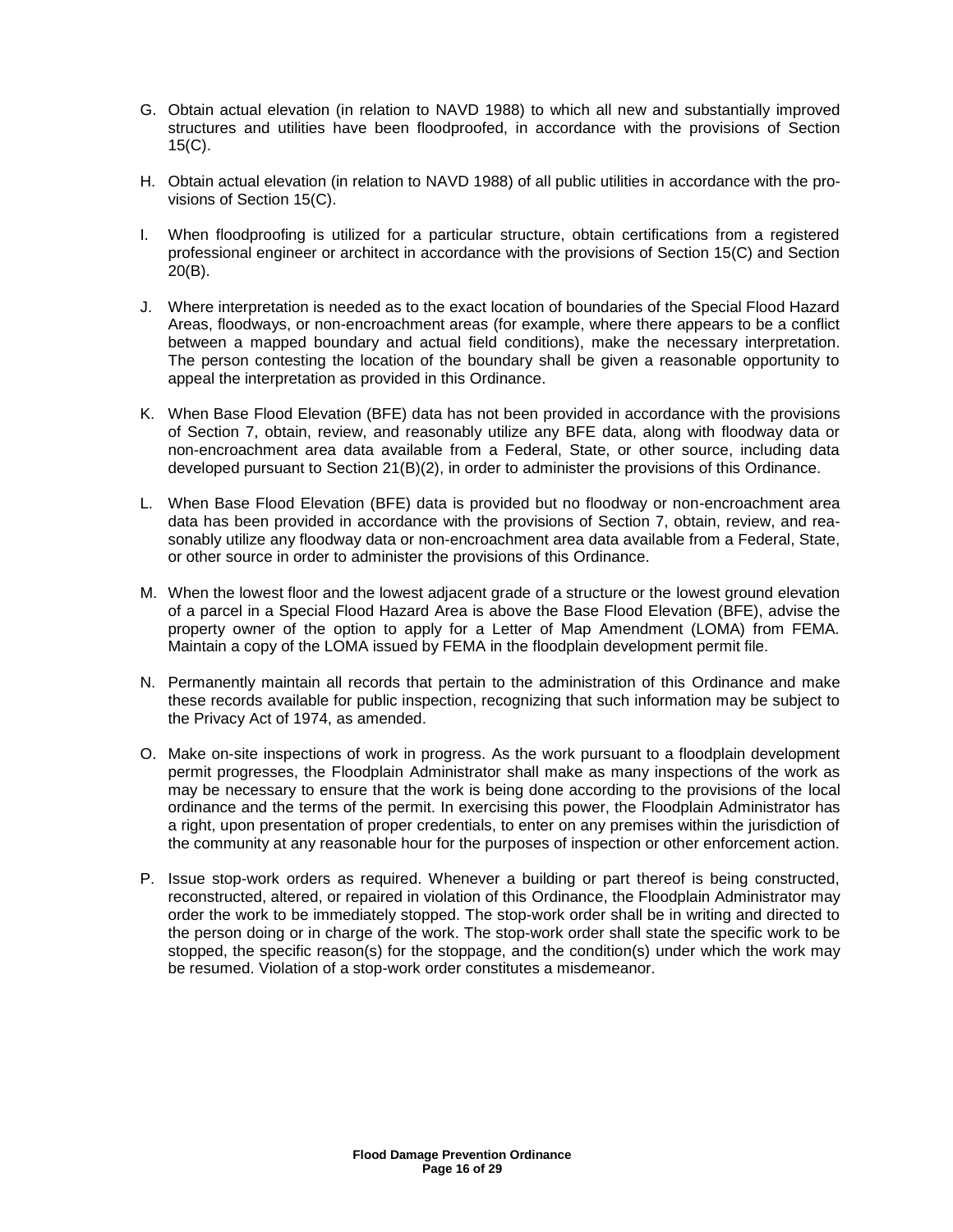- Q. Revoke floodplain development permits as required. The Floodplain Administrator may revoke and require the return of the floodplain development permit by notifying the permit holder in writing stating the reason(s) for the revocation. Permits shall be revoked for any substantial departure from the approved application, plans, and specifications; for refusal or failure to comply with the requirements of State or local laws; or for false statements or misrepresentations made in securing the permit. Any floodplain development permit mistakenly issued in violation of an applicable State or local law may also be revoked.
- R. Make periodic inspections throughout the Special Flood Hazard Areas within the jurisdiction of the community. The Floodplain Administrator and each member of his or her inspections department shall have a right, upon presentation of proper credentials, to enter on any premises within the territorial jurisdiction of the department at any reasonable hour for the purposes of inspection or other enforcement action.
- S. Follow through with corrective procedures of Section 17.
- T. Review, provide input, and make recommendations for variance requests.
- U. Maintain a current map repository to include, but not limited to, historical and effective FIS Report, historical and effective FIRM, and other official flood maps and studies adopted in accordance with the provisions of Section 7 of this Ordinance, including any revisions thereto including Letters of Map Change, issued by FEMA. Notify State and FEMA of mapping needs.
- V. Coordinate revisions to FIS reports and FIRMs, including Letters of Map Revision Based on Fill (LOMR-Fs) and Letters of Map Revision (LOMRs).

# **Section 17. Corrective Procedures**

- A. *Violations to be Corrected*: When the Floodplain Administrator finds violations of applicable State and local laws, it shall be his or her duty to notify the owner or occupant of the building of the violation. The owner or occupant shall immediately remedy each of the violations of law cited in such notification.
- B. *Actions in Event of Failure to Take Corrective Action*: If the owner of a building or property shall fail to take prompt corrective action, the Floodplain Administrator shall give the owner written notice, by certified or registered mail to the owner's last known address or by personal service, stating:
	- 1. That the building or property is in violation of the Floodplain Management Regulations;
	- 2. That a hearing will be held before the Floodplain Administrator at a designated place and time, not later than ten (10) days after the date of the notice, at which time the owner shall be entitled to be heard in person or by counsel and to present arguments and evidence pertaining to the matter; and
	- 3. That following the hearing, the Floodplain Administrator may issue an order to alter, vacate, or demolish the building; or to remove fill as applicable.
- C. *Order to Take Corrective Action*: If, upon a hearing held pursuant to the notice prescribed above, the Floodplain Administrator shall find that the building or development is in violation of the Flood Damage Prevention Ordinance, he or she shall issue an order in writing to the owner, requiring the owner to remedy the violation within a specified time period, not less than sixty (60) calendar days, nor more than one hundred twenty (120) calendar days. Where the Floodplain Administrator finds that there is imminent danger to life or other property, he or she may order that corrective action be taken in such lesser period as may be feasible.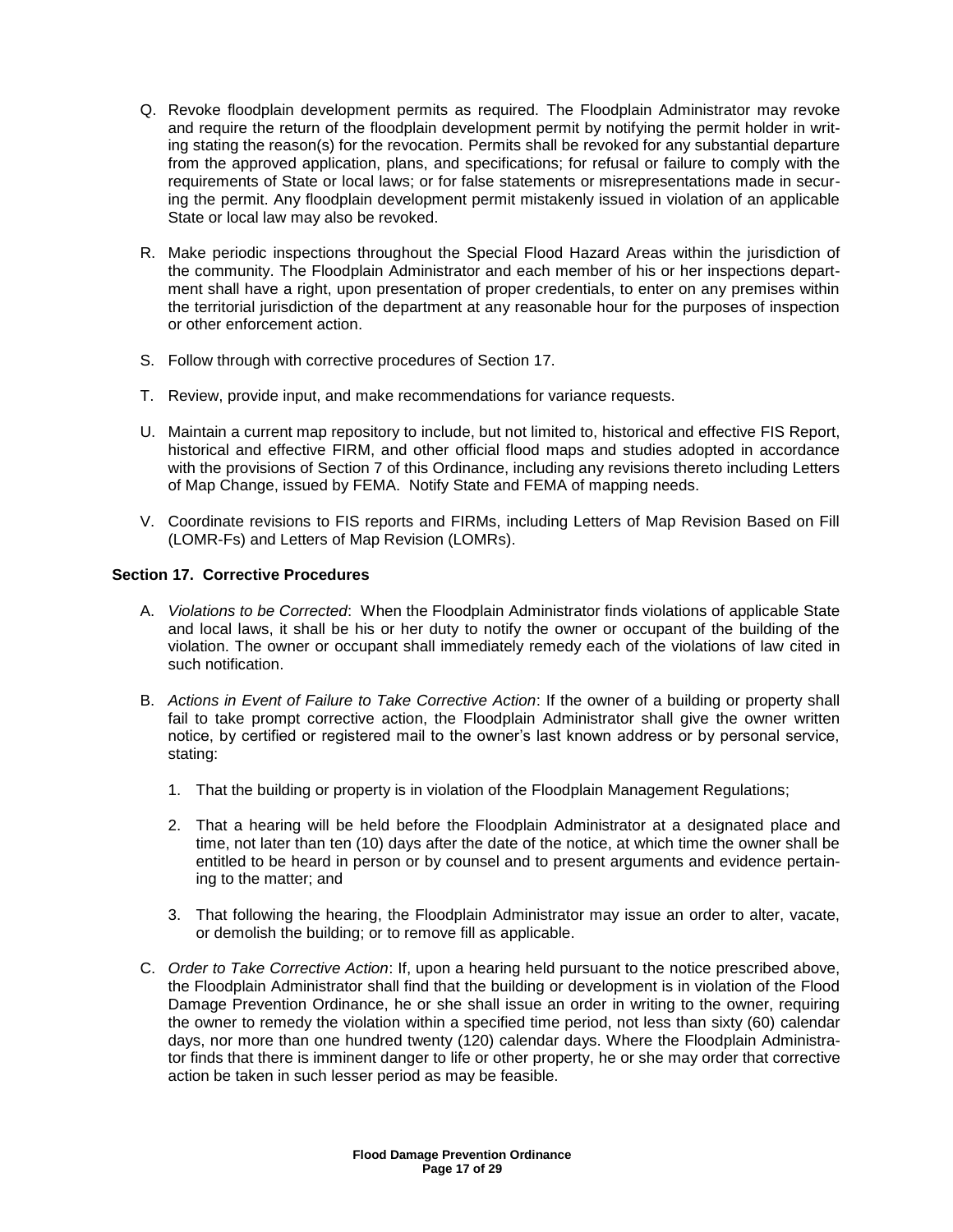- D. *Appeal*: Any owner who has received an order to take corrective action may appeal the order to the local elected governing body by giving notice of appeal in writing to the Floodplain Administrator and the clerk within ten (10) days following issuance of the final order. In the absence of an appeal, the order of the Floodplain Administrator shall be final. The local governing body shall hear an appeal within a reasonable time and may affirm, modify and affirm, or revoke the order.
- E. *Failure to Comply with Order*: If the owner of a building or property fails to comply with an order to take corrective action for which no appeal has been made or fails to comply with an order of the governing body following an appeal, the owner shall be guilty of a Class 1 misdemeanor pursuant to NC G.S. § 143-215.58 and shall be punished at the discretion of the court.

# **Section 18. Variance Procedures**

- A. The Board of Adjustment as established by Pitt County, hereinafter referred to as the Appeal Board, shall hear and decide requests for variances from the requirements of this Ordinance.
- B. Any person aggrieved by the decision of the Appeal Board may appeal such decision to the Court, as provided in Chapter 7A of the North Carolina General Statutes.
- C. *Variances may be issued for*
	- 1. The repair or rehabilitation of historic structures upon the determination that the proposed repair or rehabilitation will not preclude the structure's continued designation as a historic structure and that the variance is the minimum necessary to preserve the historic character and design of the structure;
	- 2. Functionally dependent facilities if determined to meet the definition as stated in Section 5 of this Ordinance, provided provisions of Section 18(I) ((2), (3) and (5) have been satisfied, and such facilities are protected by methods that minimize flood damages during the base flood and create no additional threats to public safety; or
	- 3. Any other type of development, provided it meets the requirements of this Section.
- D. In passing upon variances, the Appeal Board shall consider all technical evaluations, all relevant factors, all standards specified in other Sections of this Ordinance, and:
	- 1. The danger that materials may be swept onto other lands to the injury of others;
	- 2. The danger to life and property due to flooding or erosion damage;
	- 3. The susceptibility of the proposed facility and its contents to flood damage and the effect of such damage on the individual owner;
	- 4. The importance of the services provided by the proposed facility to the community;
	- 5. The necessity to the facility of a waterfront location as defined under Section 5 of this Ordinance as a functionally dependent facility, where applicable;
	- 6. The availability of alternative locations, not subject to flooding or erosion damage, for the proposed use;
	- 7. The compatibility of the proposed use with existing and anticipated development;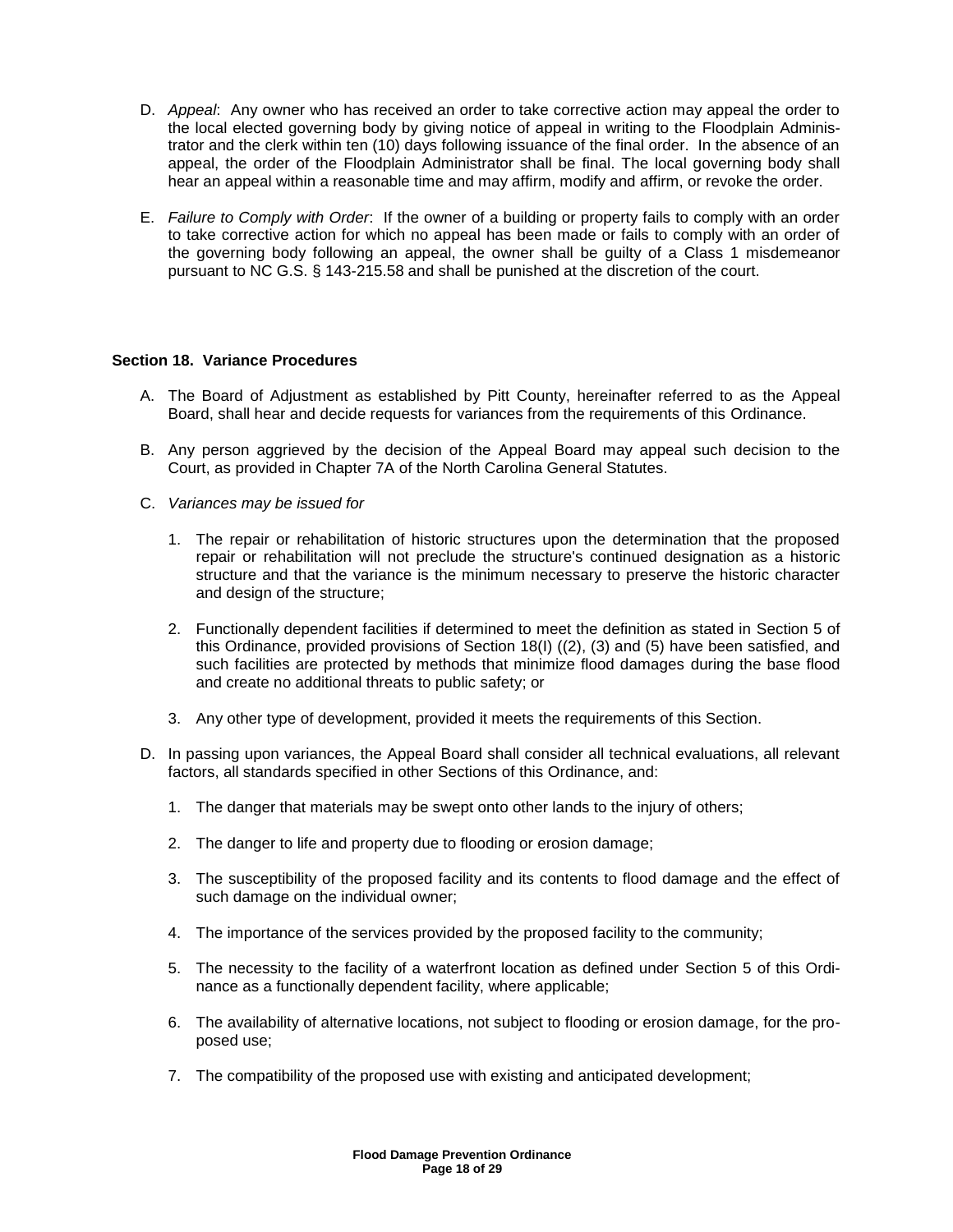- 8. The relationship of the proposed use to the Comprehensive Plan and Floodplain Management Program for that area;
- 9. The safety of access to the property in times of flood for ordinary and emergency vehicles;
- 10. The expected heights, velocity, duration, rate of rise, and sediment transport of the floodwaters and the effects of wave action, if applicable, expected at the site; and
- 11. The costs of providing governmental services during and after flood conditions including maintenance and repair of public utilities and facilities such as sewer, gas, electrical and water systems, and streets and bridges.
- E. A written report addressing each of the above factors shall be submitted with the application for a variance.
- F. Upon consideration of the factors listed above and the purposes of this Ordinance, the Appeal Board may attach such conditions to the granting of variances as it deems necessary to further the purposes and objectives of this Ordinance.
- G. Any applicant to whom a variance is granted shall be given written notice specifying the difference between the Base Flood Elevation (BFE) and the elevation to which the structure is to be built and that such construction below the BFE increases risks to life and property, and that the issuance of a variance to construct a structure below the BFE will result in increased premium rates for flood insurance up to \$25 per \$100 of insurance coverage. Such notification shall be maintained with a record of all variance actions, including justification for their issuance.
- H. The Floodplain Administrator shall maintain the records of all appeal actions and report any variances to the Federal Emergency Management Agency and the State of North Carolina upon request.
- I. *Conditions for Variances*
	- 1. Variances shall not be issued when the variance will make the structure in violation of other Federal, State, or local laws, regulations, or ordinances.
	- 2. Variances shall not be issued within any designated floodway or non-encroachment area if the variance would result in any increase in flood levels during the base flood discharge.
	- 3. Variances shall only be issued upon a determination that the variance is the minimum necessary, considering the flood hazard, to afford relief.
	- 4. Variances shall only be issued prior to development permit approval.
	- 5. Variances shall only be issued upon:
		- a. A showing of good and sufficient cause;
		- b. A determination that failure to grant the variance would result in exceptional hardship; and
		- c. A determination that the granting of a variance will not result in increased flood heights, additional threats to public safety, or extraordinary public expense, create nuisance, cause fraud on or victimization of the public, or conflict with existing local laws or ordinances.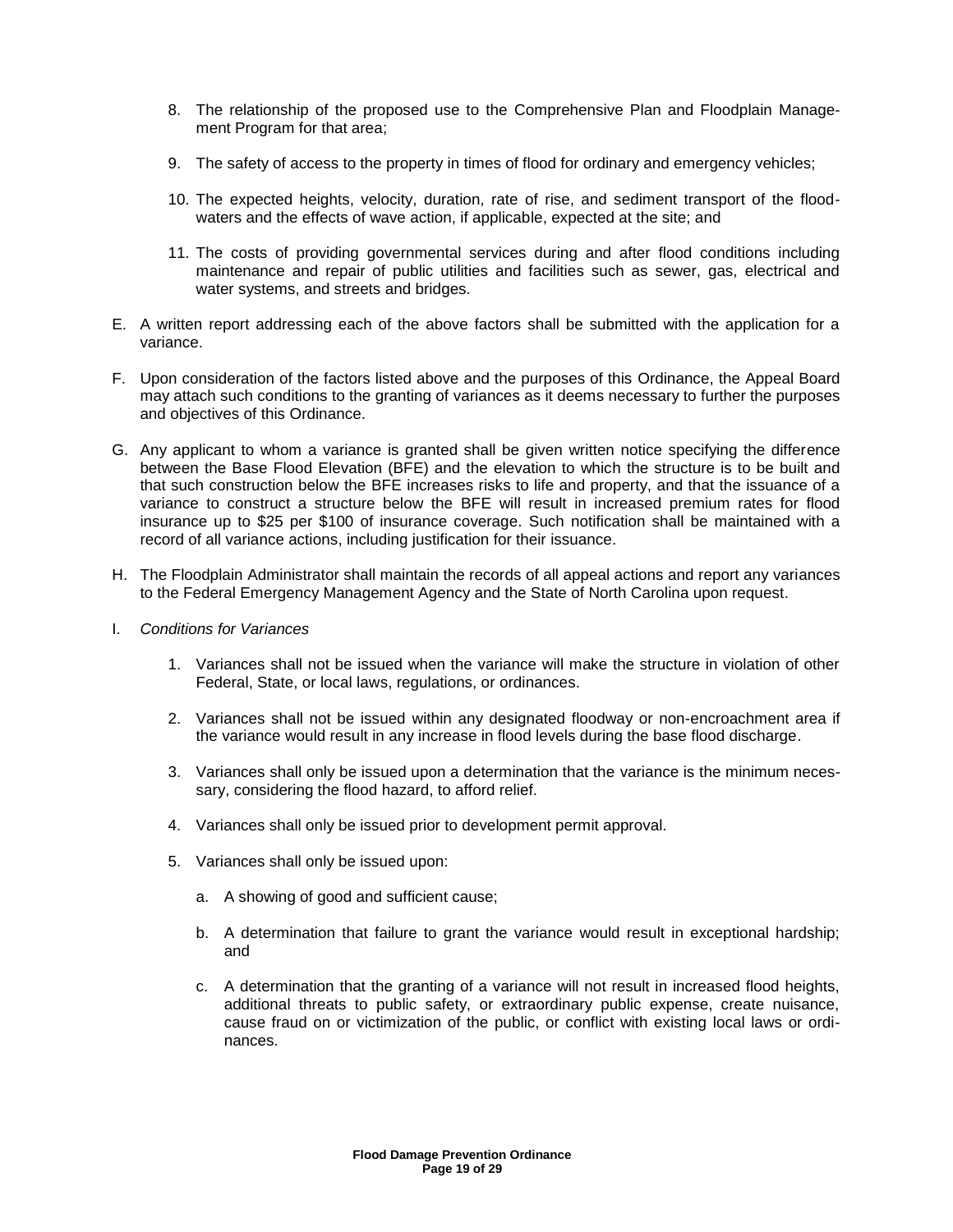- J. A variance may be issued for solid waste disposal facilities or sites, hazardous waste management facilities, salvage yards, and chemical storage facilities that are located in Special Flood Hazard Areas provided that all of the following conditions are met.
	- 1. The use serves a critical need in the community.
	- 2. No feasible location exists for the use outside the Special Flood Hazard Area.
	- 3. The reference level of any structure is elevated or floodproofed to at least the Regulatory Flood Protection Elevation.
	- 4. The use complies with all other applicable Federal, State and local laws.
	- 5. Pitt County has notified the Secretary of the North Carolina Department of Crime Control and Public Safety of its intention to grant a variance at least thirty (30) calendar days prior to granting the variance.

# **Section 19. Provisions for Flood Hazard Reduction – General Standards**

In all Special Flood Hazard Areas the following provisions are required:

- A. All new construction and substantial improvements shall be designed (or modified) and adequately anchored to prevent flotation, collapse, and lateral movement of the structure.
- B. All new construction and substantial improvements shall be constructed with materials and utility equipment resistant to flood damage in accordance with the FEMA Technical Bulletin 2, *Flood Damage-Resistant Materials Requirement*.
- C. All new construction and substantial improvements shall be constructed by methods and practices that minimize flood damages.
- D. All new Electrical, heating, ventilation, plumbing, air conditioning equipment, and other service facilities shall be designed and/or located so as to prevent water from entering or accumulating within the components during conditions of flooding to the Regulatory Flood Protection Elevation. These include, but are not limited to, HVAC equipment, water softener units, bath/kitchen fixtures, ductwork (cross over ductwork is excluded and must meet the BFE only by definition of RFPE), electric/gas meter panels/boxes, utility/cable boxes, hot water heaters, and electric outlets/switches.
	- (a) Replacements part of a substantial improvement, electrical, heating, ventilation, plumbing, air conditioning equipment, and other service equipment shall also meet the above provisions.
	- (b) Replacements that are for maintenance and not part of a substantial improvement, may be installed at the original location provided the addition and/or improvements only comply with the standards for new construction consistent with the code and requirements for the original structure.
- E. All new and replacement water supply systems shall be designed to minimize or eliminate infiltration of floodwaters into the system.
- F. New and replacement sanitary sewage systems shall be designed to minimize or eliminate infiltration of floodwaters into the systems and discharges from the systems into flood waters.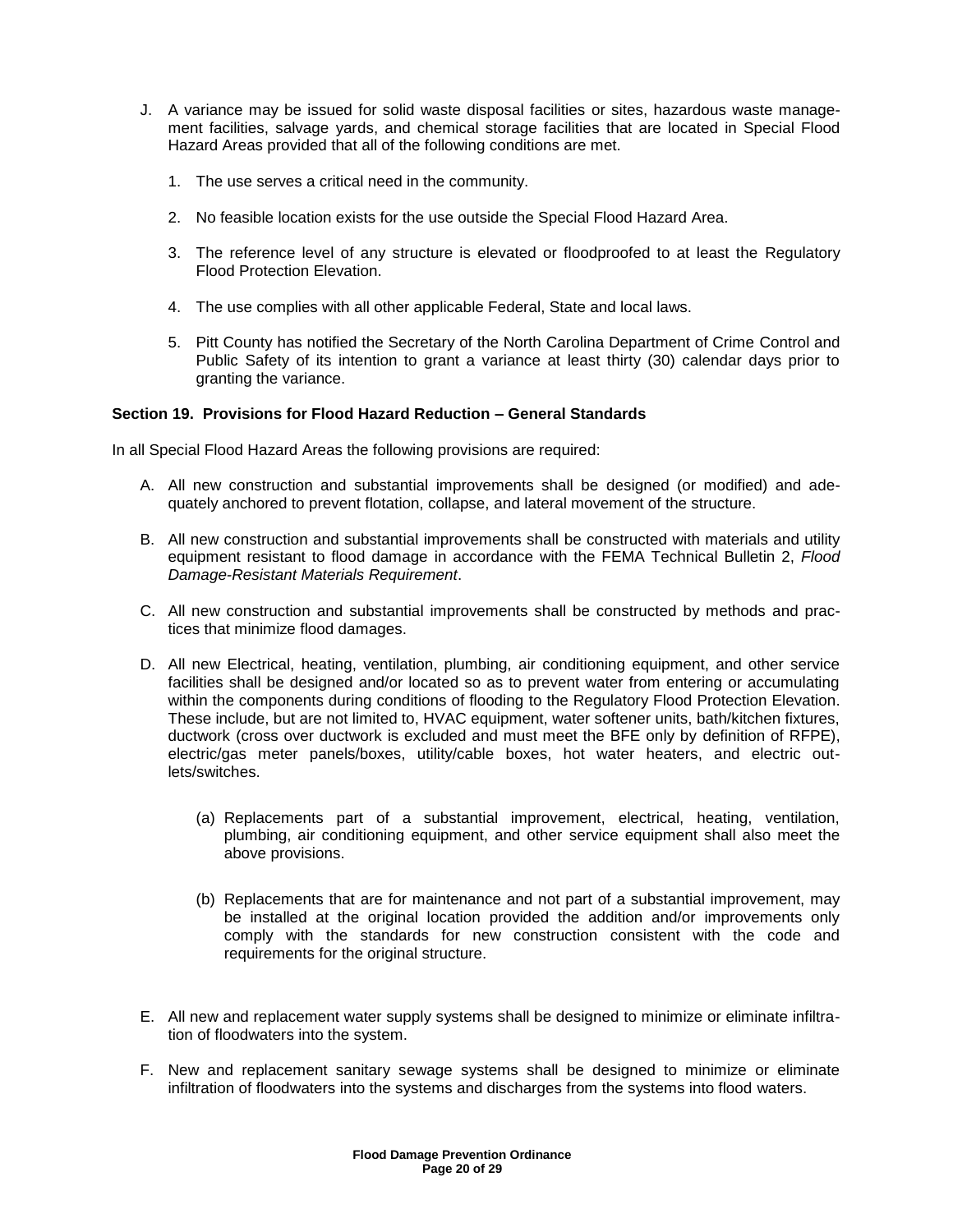- G. On-site waste disposal systems shall be located and constructed to avoid impairment to them or contamination from them during flooding.
- H. Nothing in this Ordinance shall prevent the repair, reconstruction, or replacement of a building or structure existing on the effective date of this Ordinance and located totally or partially within the floodway, non-encroachment area, or stream setback, provided there is no additional encroachment below the Regulatory Flood Protection Elevation in the floodway, non-encroachment area, or stream setback, and provided that such repair, reconstruction, or replacement meets all of the other requirements of this Ordinance.
- I. New solid waste disposal facilities and sites, hazardous waste management facilities, salvage yards, and chemical storage facilities shall not be permitted, except by variance as specified in Section 18(J). A structure or tank for chemical or fuel storage incidental to an allowed use or to the operation of a water treatment plant or wastewater treatment facility may be located in a Special Flood Hazard Area only if the structure or tank is either elevated or floodproofed to at least the Regulatory Flood Protection Elevation and certified in accordance with the provisions of Section 15(C).
- J. All subdivision proposals and other development proposals shall be consistent with the need to minimize flood damage.
- K. All subdivision proposals and other development proposals shall have public utilities and facilities such as sewer, gas, electrical, and water systems located and constructed to minimize flood damage.
- L. All subdivision proposals and other development proposals shall have adequate drainage provided to reduce exposure to flood hazards.
- M. All subdivision proposals and other development proposals shall have received all necessary permits from those governmental agencies for which approval is required by Federal or State law, including Section 404 of the Federal Water Pollution Control Act Amendments of 1972, 33 U.S.C. 1334.
- N. When a structure is partially located in a Special Flood Hazard Area, the entire structure shall meet the requirements for new construction and substantial improvements.
- O. When a structure is located in multiple flood hazard zones or in a flood hazard risk zone with multiple base flood elevations, the provisions for the more restrictive flood hazard risk zone and the highest Base Flood Elevation (BFE) shall apply.

# **Section 20. Provisions for Flood Hazard Reduction – Specific Standards**

In all Special Flood Hazard Areas where Base Flood Elevation (BFE) data has been provided, as set forth in Section 7 or Section 21, the following provisions, in addition to the provisions of Section 19, are required:

- A. *Residential Construction*. New construction and substantial improvement of any residential structure (including manufactured homes) shall have the reference level, including basement, elevated no lower than the Regulatory Flood Protection Elevation, as defined in Section 5 of this Ordinance.
- B. *Non-Residential Construction*. New construction and substantial improvement of any commercial, industrial, or other non-residential structure shall have the reference level, including basement, elevated no lower than the Regulatory Flood Protection Elevation, as defined in Section 5 of this Ordinance. Structures located in Zones A, AE, AH, AO, A99 may be floodproofed to the Regulatory Flood Protection Elevation in lieu of elevation provided that all areas of the structure,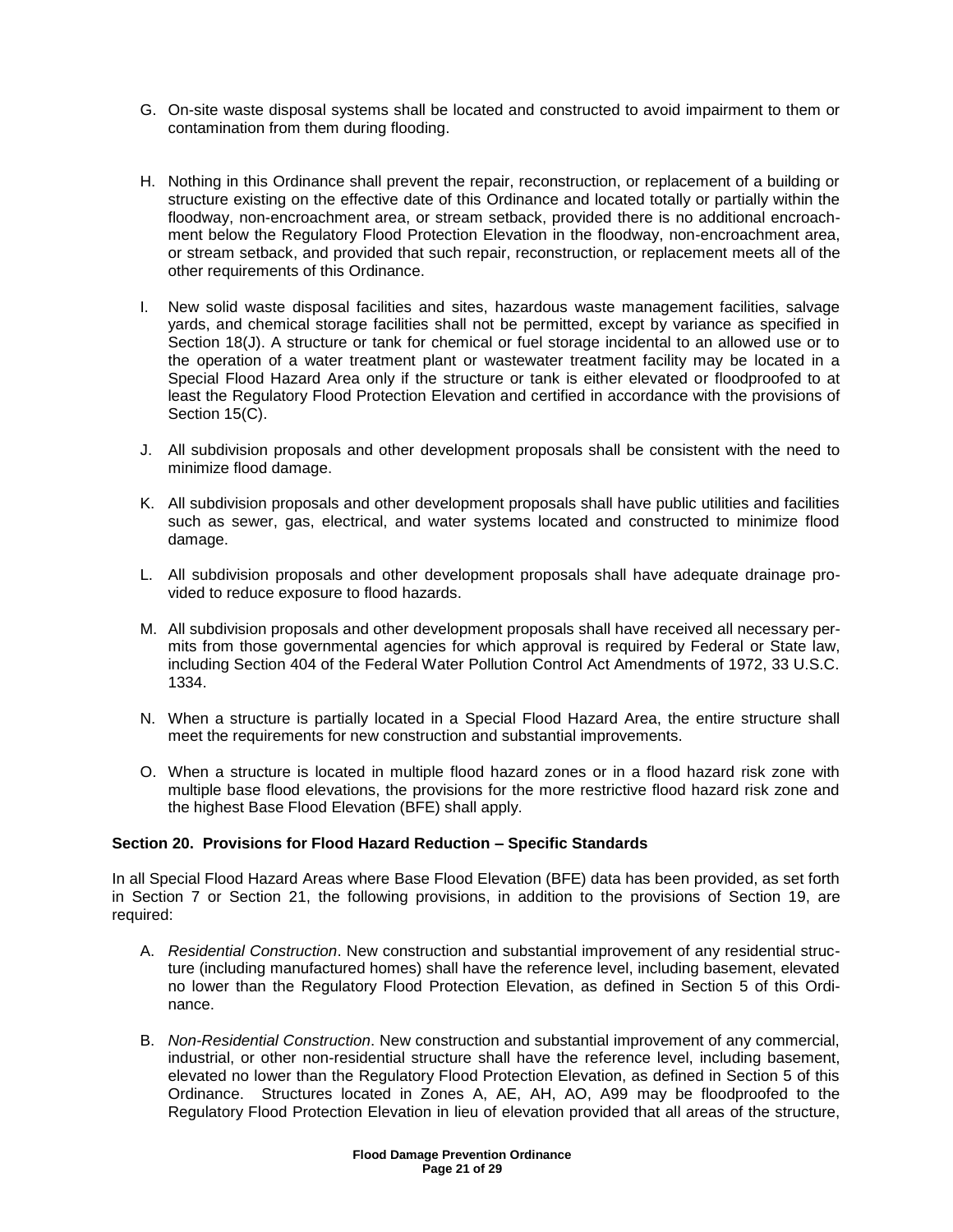together with attendant utility and sanitary facilities, below the Regulatory Flood Protection Elevation are watertight with walls substantially impermeable to the passage of water, using structural components having the capability of resisting hydrostatic and hydrodynamic loads and the effect of buoyancy. For AO Zones, the floodproofing elevation shall be in accordance with Section 24B. A registered professional engineer or architect shall certify that the floodproofing standards of this subsection are satisfied. Such certification shall be provided to the Floodplain Administrator as set forth in Section 15(C), along with the operational plan and the inspection and maintenance plan.

- C. *Manufactured Homes*.
	- 1. New and replacement manufactured homes shall be elevated so that the reference level of the manufactured home is no lower than the Regulatory Flood Protection Elevation, as defined in Section 5 of this Ordinance.
	- 2. Manufactured homes shall be securely anchored to an adequately anchored foundation to resist flotation, collapse, and lateral movement, either by certified engineered foundation system, or in accordance with the most current edition of the State of North Carolina Regulations for Manufactured Homes adopted by the Commissioner of Insurance pursuant to NCGS 143-143.15. Additionally, when the elevation would be met by an elevation of the chassis thirty-six (36) inches or less above the grade at the site, the chassis shall be supported by reinforced piers or engineered foundation. When the elevation of the chassis is above thirtysix (36) inches in height, an engineering certification is required.
	- 3. All enclosures or skirting below the lowest floor shall meet the requirements of Section 20(D).
	- 4. An evacuation plan must be developed for evacuation of all residents of all new, substantially improved or substantially damaged manufactured home parks or subdivisions located within flood prone areas. This plan shall be filed with and approved by the Floodplain Administrator and the local Emergency Management Coordinator.
- D. *Elevated Buildings*. Fully enclosed area, of new construction and substantially improved structures, which is below the lowest floor:
	- 1. Shall not be designed or used for human habitation, but shall only be used for parking of vehicles, building access, or limited storage of maintenance equipment used in connection with the premises. Access to the enclosed area shall be the minimum necessary to allow for parking of vehicles (garage door) or limited storage of maintenance equipment (standard exterior door), or entry to the living area (stairway or elevator). The interior portion of such enclosed area shall not be finished or partitioned into separate rooms, except to enclose storage areas;
	- 2. Shall not be temperature-controlled or conditioned;
	- 3. Shall be constructed entirely of flood resistant materials at least to the Regulatory Flood Protection Elevation; and
	- 4. Shall include, in Zones A, AE, AH, AO, and A99 flood openings to automatically equalize hydrostatic flood forces on walls by allowing for the entry and exit of floodwaters. To meet this requirement, the openings must either be certified by a professional engineer or architect or meet or exceed the following minimum design criteria:
		- a. A minimum of two flood openings on different sides of each enclosed area subject to flooding;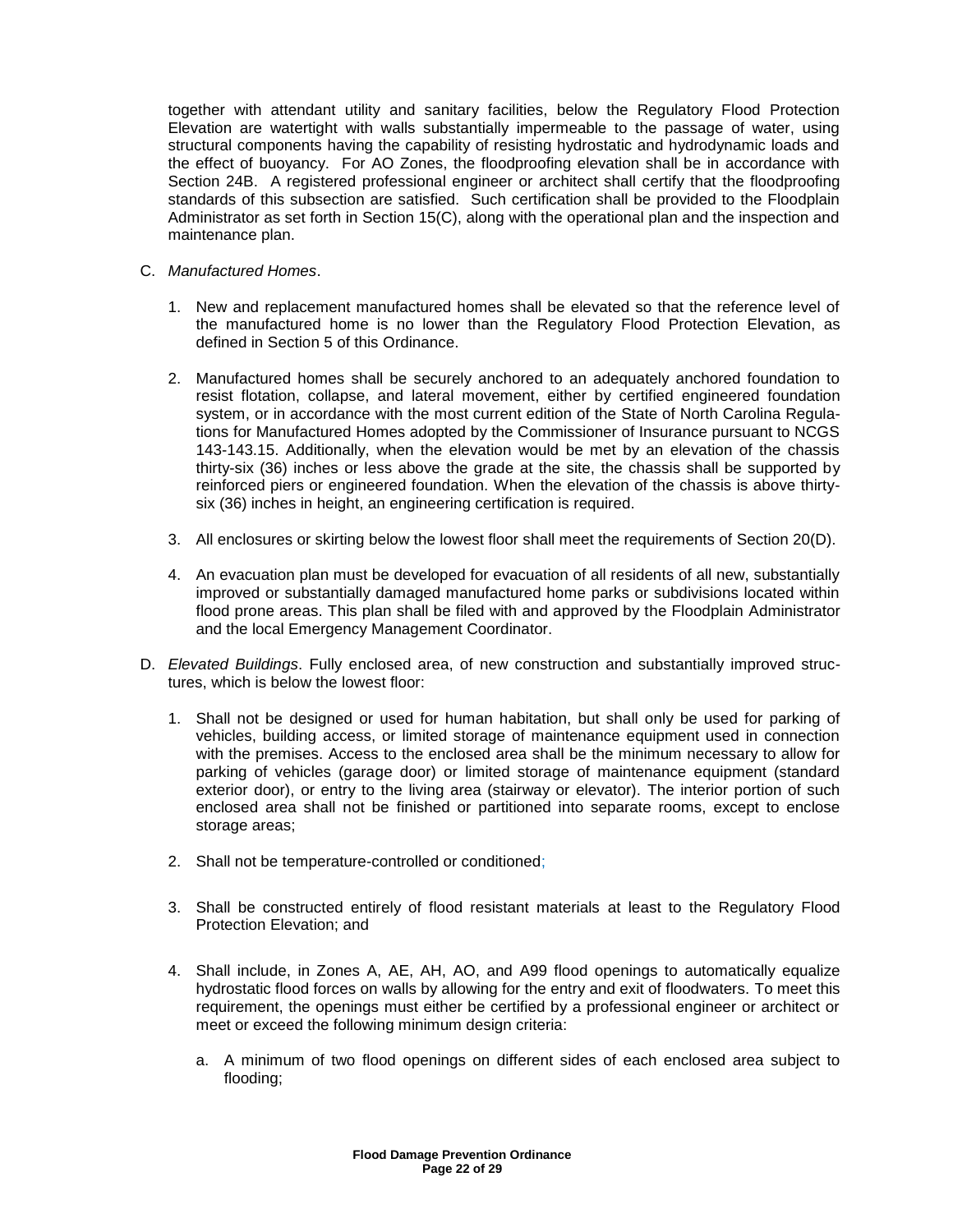- b. The total net area of all flood openings must be at least one (1) square inch for each square foot of enclosed area subject to flooding;
- c. If a building has more than one enclosed area, each enclosed area must have flood openings to allow floodwaters to automatically enter and exit;
- d. The bottom of all required flood openings shall be no higher than one (1) foot above the adjacent grade;
- e. Flood openings may be equipped with screens, louvers, or other coverings or devices, provided they permit the automatic flow of floodwaters in both directions; and
- f. Enclosures made of flexible skirting are not considered enclosures for regulatory purposes, and, therefore, do not require flood openings. Masonry or wood underpinning, regardless of structural status, is considered an enclosure and requires flood openings as outlined above.

#### E. *Additions/Improvements*

- 1. Additions and/or improvements to pre-FIRM structures when the addition and/or improvements in combination with any interior modifications to the existing structure are:
	- a. Not a substantial improvement, the addition and/or improvements must be designed to minimize flood damages and must not be any more non-conforming than the existing structure.
	- b. A substantial improvement, with modifications/rehabilitations/improvements to the existing structure or the common wall is structurally modified more than installing a doorway, both the existing structure and the addition must comply with the standards for new construction.
- 2. Additions to pre-FIRM or post-FIRM structures that are a substantial improvement with no modifications/rehabilitations/improvements to the existing structure other than a standard door in the common wall, shall require only the addition to comply with the standards for new construction.
- 3. Additions and/or improvements to post-FIRM structures when the addition and/or improvements in combination with any interior modifications to the existing structure are:
	- a. Not a substantial improvement, the addition and/or improvements only must comply with the standards for new construction.
	- b. A substantial improvement, both the existing structure and the addition and/or improvements must comply with the standards for new construction.
- 4. Any combination of repair, reconstruction, rehabilitation, addition or improvement of a building or structure taking place during a one (1) year period, the cumulative cost of which equals or exceeds 50 percent of the market value of the structure before the improvement or repair is started must comply with the standards for new construction. For each building or structure, the one (1) year period begins on the date of the first improvement or repair of that building or structure subsequent to the effective date of this ordinance. If the structure has sustained substantial damage, any repairs are considered substantial improvement regardless of the actual repair work performed. The requirement does not, however, include either:
	- a. Any project for improvement of a building required to correct existing health, sanitary or safety code violations identified by the building official and that are the minimum necessary to assume safe living conditions.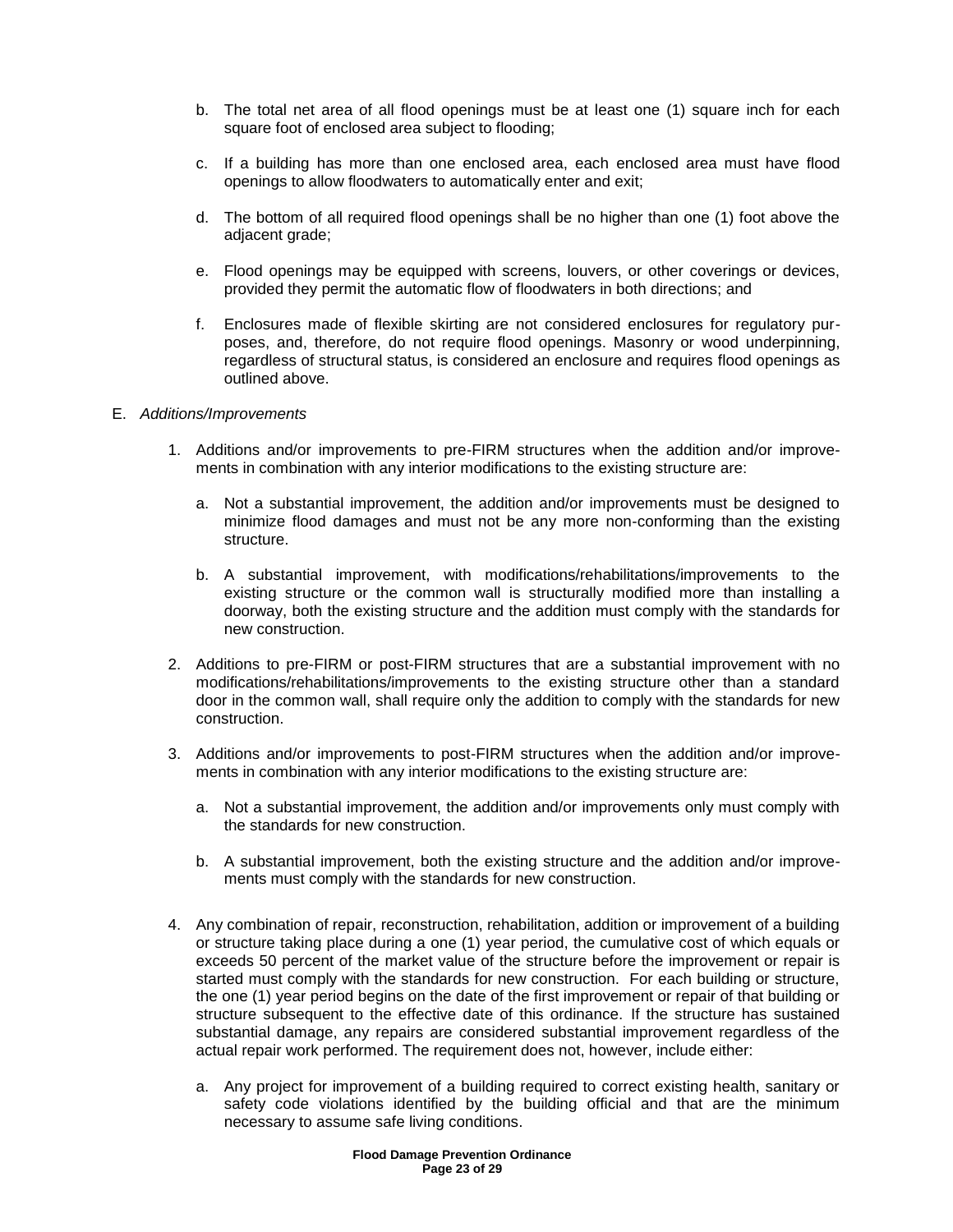- b. Any alteration of a historic structure provided that the alteration will not preclude the structure's continued designation as a historic structure.
- F. *Recreational Vehicles*. Recreational vehicles shall either:
	- 1. Temporary Placement
		- a. Be on site for fewer than 180 consecutive days; or
		- b. Be fully licensed and ready for highway use. (A recreational vehicle is ready for highway use if it is on its wheels or jacking system, is attached to the site only by quick disconnect type utilities, and has no permanently attached additions.)
	- 2. Permanent Placement. Recreational vehicles that do not meet the limitations of Temporary Placement shall meet all the requirements for new construction.
- G. *Temporary Non-Residential Structures*. Prior to the issuance of a floodplain development permit for a temporary structure, the applicant must submit to the Floodplain Administrator a plan for the removal of such structure(s) in the event of a hurricane, flash flood or other type of flood warning notification**.** The following information shall be submitted in writing to the Floodplain Administrator for review and written approval:
	- 1. A specified time period for which the temporary use will be permitted. Time specified may not exceed three (3) months, renewable up to one (1) year;
	- 2. The name, address, and phone number of the individual responsible for the removal of the temporary structure;
	- 3. The time frame prior to the event at which a structure will be removed (i.e., minimum of 72 hours before landfall of a hurricane or immediately upon flood warning notification);
	- 4. A copy of the contract or other suitable instrument with the entity responsible for physical removal of the structure; and
	- 5. Designation, accompanied by documentation, of a location outside the Special Flood Hazard Area, to which the temporary structure will be moved.
- H. *Accessory Structures*. When accessory structures (sheds, detached garages, etc.) are to be placed within a Special Flood Hazard Area, the following criteria shall be met:
	- 1. Accessory structures shall not be used for human habitation (including working, sleeping, living, cooking or restroom areas);
	- 2. Accessory structures shall not be temperature-controlled;
	- 3. Accessory structures shall be designed to have low flood damage potential;
	- 4. Accessory structures shall be constructed and placed on the building site so as to offer the minimum resistance to the flow of floodwaters;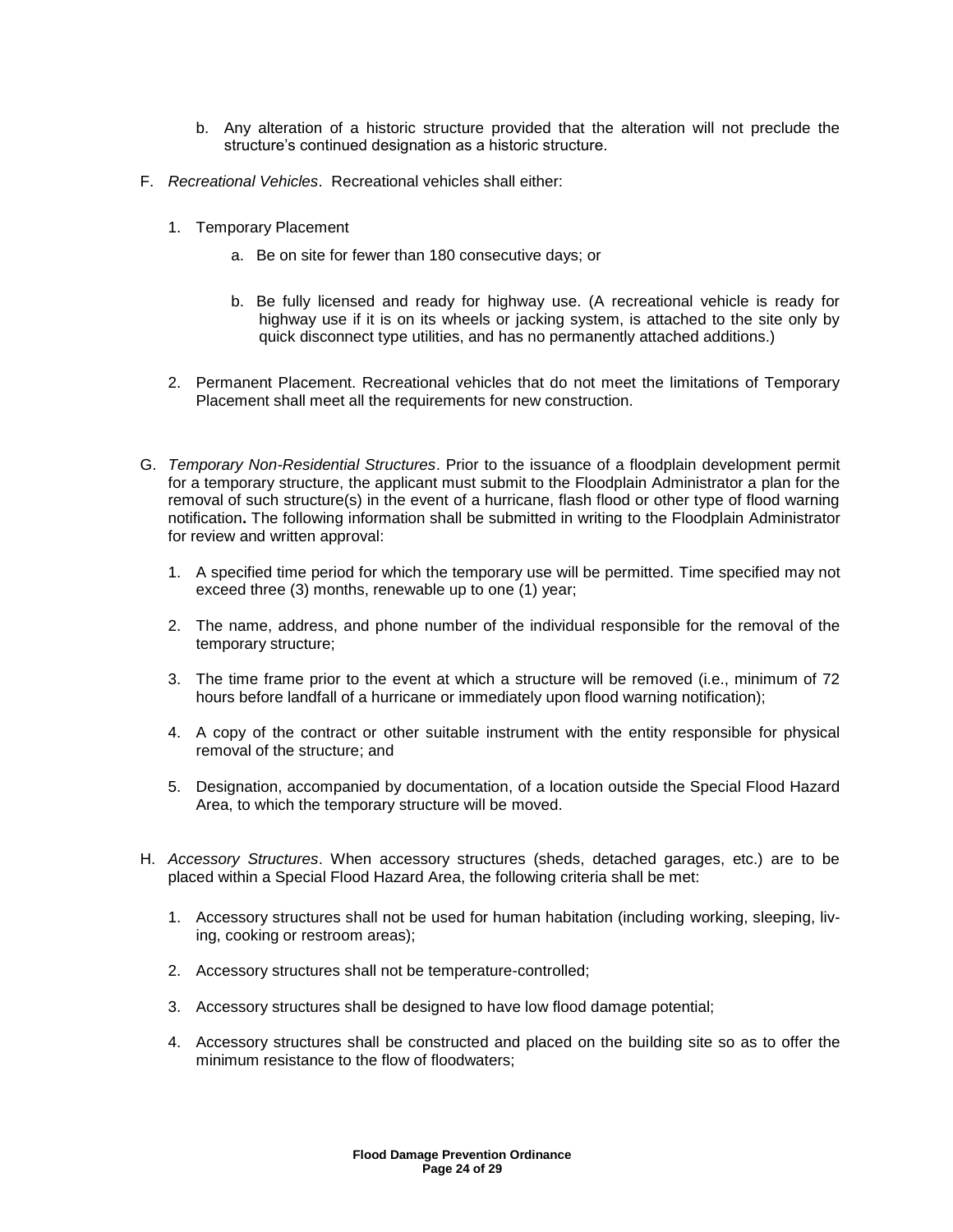- 5. Accessory structures shall be firmly anchored in accordance with the provisions of Section 19-A;
- 6. All service facilities such as electrical shall be installed in accordance with the provisions of Section 19(D); and
- 7. Flood openings to facilitate automatic equalization of hydrostatic flood forces shall be provided below Regulatory Flood Protection Elevation in conformance with the provisions of Section 20(D)(3).

An accessory structure with a footprint less than 150 square feet or that is a minimal investment of \$5000 or less and satisfies the criteria outlined above is not required to meet the elevation or floodproofing standards of Section 20(B). Elevation or floodproofing certifications are required for all other accessory structures in accordance with Section 15(C).

- I*. Tanks.* When gas and liquid storage tanks are to be placed within a Special Flood Hazard Area, the following criteria shall be met:
	- 1. Underground tanks. Underground tanks in flood hazard areas shall be anchored to prevent flotation, collapse or lateral movement resulting from hydrodynamic and hydrostatic loads during conditions of the design flood, including the effects of buoyancy assuming the tank is empty;
	- 2. Above-ground tanks, elevated. Above-ground tanks in flood hazard areas shall be elevated to or above the Regulatory Flood Protection Elevation on a supporting structure that is designed to prevent flotation, collapse or lateral movement during conditions of the design flood. Tank-supporting structures shall meet the foundation requirements of the applicable flood hazard area;
	- 3. Above-ground tanks, not elevated. Above-ground tanks that do not meet the elevation requirements of Section B (2) of this ordinance shall be permitted in flood hazard areas provided the tanks are designed, constructed, installed, and anchored to resist all floodrelated and other loads, including the effects of buoyancy, during conditions of the design flood and without release of contents in the floodwaters or infiltration by floodwaters into the tanks. Tanks shall be designed, constructed, installed, and anchored to resist the potential buoyant and other flood forces acting on an empty tank during design flood conditions.
	- 4. Tank inlets and vents. Tank inlets, fill openings, outlets and vents shall be:
		- a. At or above the Regulatory Flood Protection Elevation or fitted with covers designed to prevent the inflow of floodwater or outflow of the contents of the tanks during conditions of the design flood; and
		- b. Anchored to prevent lateral movement resulting from hydrodynamic and hydrostatic loads, including the effects of buoyancy, during conditions of the design flood.
- J. *Other Development*
	- 1. Fences in regulated floodways and NEAs that have the potential to block the passage of floodwaters, such as stockade fences and wire mesh fences, shall meet the limitations of Section 19 of this ordinance.
	- 2. Retaining walls, sidewalks and driveways in regulated floodways and NEAs. Retaining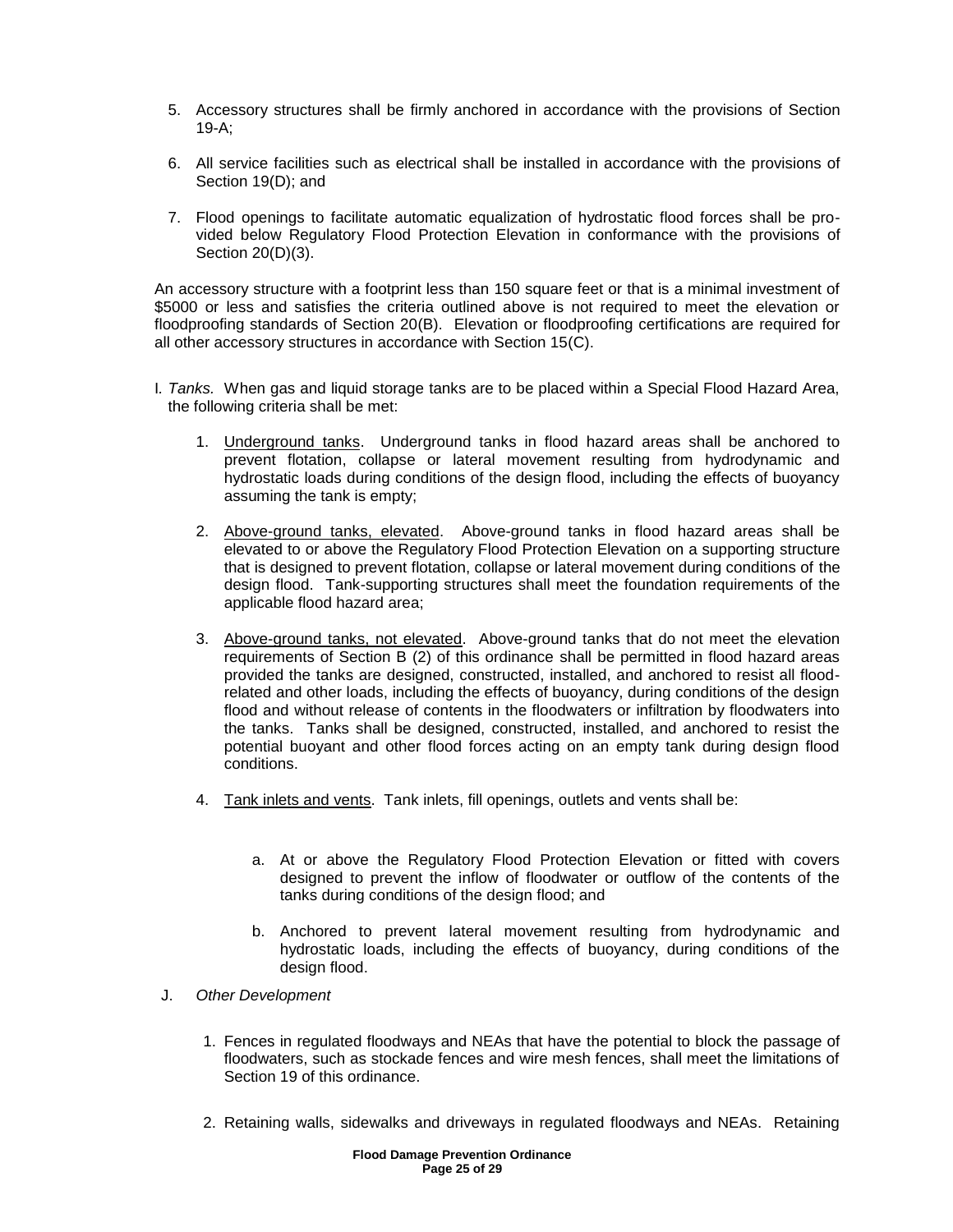walls and sidewalks and driveways that involve the placement of fill in regulated floodways shall meet the limitations of Section 23 of this Ordinance.

- 3. Roads and watercourse crossings in regulated floodways and NEAs. Roads and watercourse crossings, including roads, bridges, culverts, low-water crossings and similar means for vehicles or pedestrians to travel from one side of a watercourse to the other side, that encroach into regulated floodways shall meet the limitations of Section 23 of this Ordinance.
- 4. Commercial storage facilities are not considered "limited storage" as noted in this ordinance, and shall be protected to the Regulatory Flood Protection Elevation as required for commercial structures.

#### **Section 21. Standards for Floodplains Without Established Base Flood Elevations**

Within the Special Flood Hazard Areas designated as Approximate Zone A and established in Section 7, where no Base Flood Elevation (BFE) data has been provided by FEMA, the following provisions, in addition to the provisions of Section 19, shall apply:

- A. No encroachments, including fill, new construction, substantial improvements or new development shall be permitted within a distance of twenty (20) feet each side from top of bank or five times the width of the stream, whichever is greater, unless certification with supporting technical data by a registered professional engineer is provided demonstrating that such encroachments shall not result in any increase in flood levels during the occurrence of the base flood discharge.
- B. The BFE used in determining the Regulatory Flood Protection Elevation shall be determined based on the following criteria:
	- 1. When Base Flood Elevation (BFE) data is available from other sources, all new construction and substantial improvements within such areas shall also comply with all applicable provisions of this Ordinance and shall be elevated or floodproofed in accordance with standards in Section 19 and Section 20.
	- 2. When floodway or non-encroachment data is available from a Federal, State, or other source, all new construction and substantial improvements within floodway and non-encroachment areas shall also comply with the requirements of Section 20 and Section 23.
	- 3. All subdivision, manufactured home park and other development proposals shall provide Base Flood Elevation (BFE) data if development is greater than five (5) acres or has more than fifty (50) lots/manufactured home sites. Such Base Flood Elevation (BFE) data shall be adopted by reference in accordance with Section 7 and utilized in implementing this Ordinance.
	- 4. When Base Flood Elevation (BFE) data is not available from a Federal, State, or other source as outlined above, the reference level shall be elevated or floodproofed (nonresidential) to or above the Regulatory Flood Protection Elevation, as defined in Section 5. All other applicable provisions of Section 20 shall also apply.

#### **Section 22. Standards for Riverine Floodplains With Base Flood Elevations but Without Established Floodways or Non-Encroachment Areas**

Along rivers and streams where Base Flood Elevation (BFE) data is provided by FEMA or is available from another source but neither floodway nor non-encroachment areas are identified for a Special Flood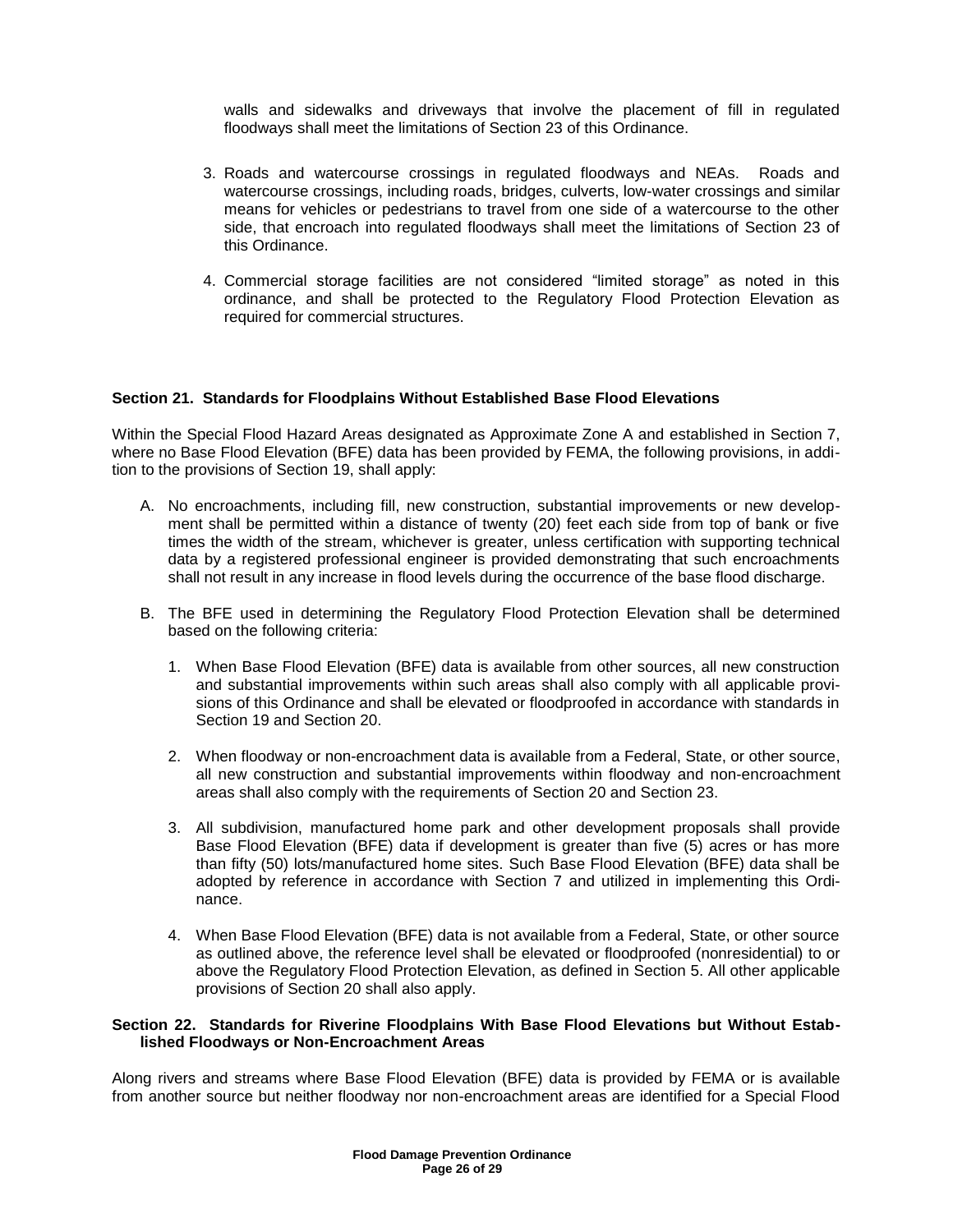Hazard Area on the FIRM or in the FIS report, the following requirements shall apply to all development within such areas:

- A. Standards of Section 19 and Section 20; and
- B. Until a regulatory floodway or non-encroachment area is designated, no encroachments, including fill, new construction, substantial improvements, or other development, shall be permitted unless certification with supporting technical data by a registered professional engineer is provided demonstrating that the cumulative effect of the proposed development, when combined with all other existing and anticipated development, will not increase the water surface elevation of the base flood more than one (1) foot at any point within the community.

# **Section 23. Floodways and Non-Encroachment Areas**

Areas designated as floodways or non-encroachment areas are located within the Special Flood Hazard Areas established in Section 7. The floodways and non-encroachment areas are extremely hazardous areas due to the velocity of floodwaters that have erosion potential and carry debris and potential projectiles. The following provisions, in addition to standards outlined in Section 19 and Section 20, shall apply to all development within such areas:

- A. No encroachments, including fill, new construction, substantial improvements and other developments shall be permitted unless:
	- 1. It is demonstrated that the proposed encroachment would not result in any increase in the flood levels during the occurrence of the base flood, based on hydrologic and hydraulic analyses performed in accordance with standard engineering practice and presented to the Floodplain Administrator prior to issuance of floodplain development permit, or
	- 2. A Conditional Letter of Map Revision (CLOMR) has been approved by FEMA. A Letter of Map Revision (LOMR) must also be obtained upon completion of the proposed encroachment.
- B. If Section 23(A) is satisfied, all development shall comply with all applicable flood hazard reduction provisions of this Ordinance.
- C. No manufactured homes shall be permitted, except replacement manufactured homes in an existing manufactured home park or subdivision, provided the following provisions are met:
	- 1. The anchoring and the elevation standards of Section 20(C); and
	- 2. The no encroachment standard of Section 23(A).

# **Section 24. Standards for Areas of Shallow Flooding (Zone AO)**

Located within the Special Flood Hazard Areas established in Section 7 are areas designated as shallow flooding areas. These areas have special flood hazards associated with base flood depths of one (1) to three (3) feet where a clearly defined channel does not exist and where the path of flooding is unpredictable and indeterminate. In addition to Sections 19 and 20, all new construction and substantial improvements shall meet the following requirements:

- A. The reference level shall be elevated at least as high as the depth number specified on the Flood Insurance Rate Map (FIRM), in feet, plus a freeboard of two feet, above the highest adjacent grade; or at least two feet above the highest adjacent grade if no depth number is specified.
- B. Non-residential structures may, in lieu of elevation, be floodproofed to the same level as required in Section 24, Heading A, so that the structure, together with attendant utility and sanitary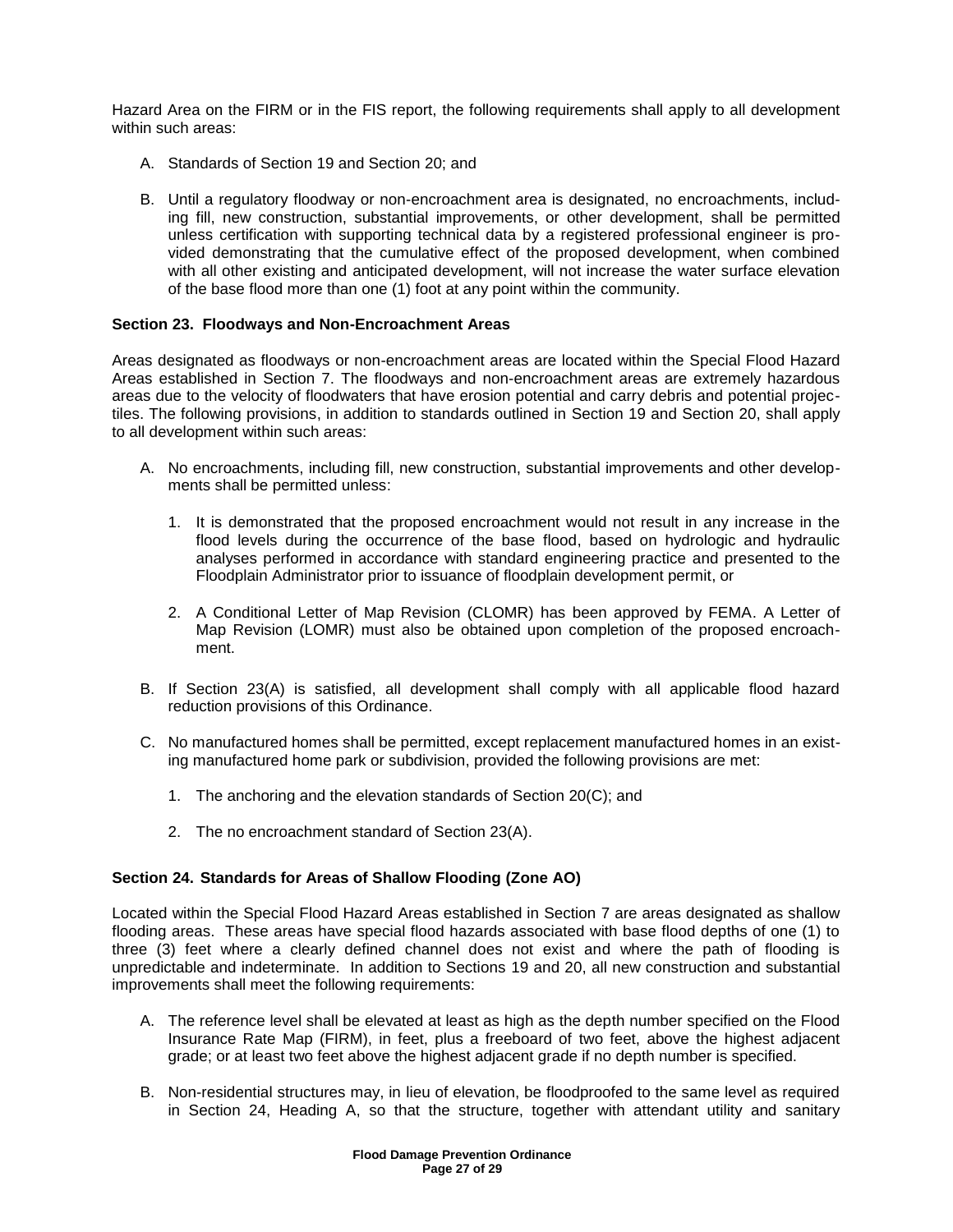facilities, below that level shall be watertight with walls substantially impermeable to the passage of water and with structural components having the capability of resisting hydrostatic and hydrodynamic loads and effects of buoyancy. Certification is required in accordance with Section 15, Heading C and Section 20. Heading B.

C. Adequate drainage paths shall be provided around structures on slopes, to guide floodwaters around and away from proposed structures.

# **Section 25.Standards for Areas of Shallow Flooding (Zone AH)**

Located within the Special Flood Hazard Areas established in Section 7, are areas designated as shallow flooding areas. These areas are subject to inundation by 1-percent-annual-chance shallow flooding (usually areas of ponding) where average depths are one (1) to three (3) feet. Base Flood Elevations are derived from detailed hydraulic analyses are shown in this zone. In addition to Section 20, headings A and B, all new construction and substantial improvements shall meet the following requirements:

A. Adequate drainage paths shall be provided around structures on slopes, to guide floodwaters around and away from proposed structures.

# **Section 26. Legal Status Provisions**

A. *Effect on rights and liabilities under the existing Flood Damage Prevention Ordinance*

This Ordinance in part comes forward by re-enactment of some of the provisions of the Flood Damage Prevention Ordinance enacted August 18, 1980 as amended, and it is not the intention to repeal but rather to re-enact and continue to enforce without interruption of such existing provisions, so that all rights and liabilities that have accrued thereunder are reserved and may be enforced. The enactment of this Ordinance shall not affect any action, suit or proceeding instituted or pending. All provisions of the Flood Damage Prevention Ordinance of Pitt County enacted on August 18, 1980, as amended, which are not reenacted herein are repealed.

B. *Effect upon outstanding Floodplain Development Permits*

Nothing herein contained shall require any change in the plans, construction, size, or designated use of any development or any part thereof for which a floodplain development permit has been granted by the Floodplain Administrator or his or her authorized agents before the time of passage of this Ordinance; provided, however, that when construction is not begun under such outstanding permit within a period of six (6) months subsequent to the date of issuance of the outstanding permit, construction or use shall be in conformity with the provisions of this Ordinance.

C. *Severability*

If any section, clause, sentence, or phrase of the Ordinance is held to be invalid or unconstitutional by any court of competent jurisdiction, then said holding shall in no way effect the validity of the remaining portions of this Ordinance.

D. *Effective Date*

This ordinance shall become effective July 1, 2021.